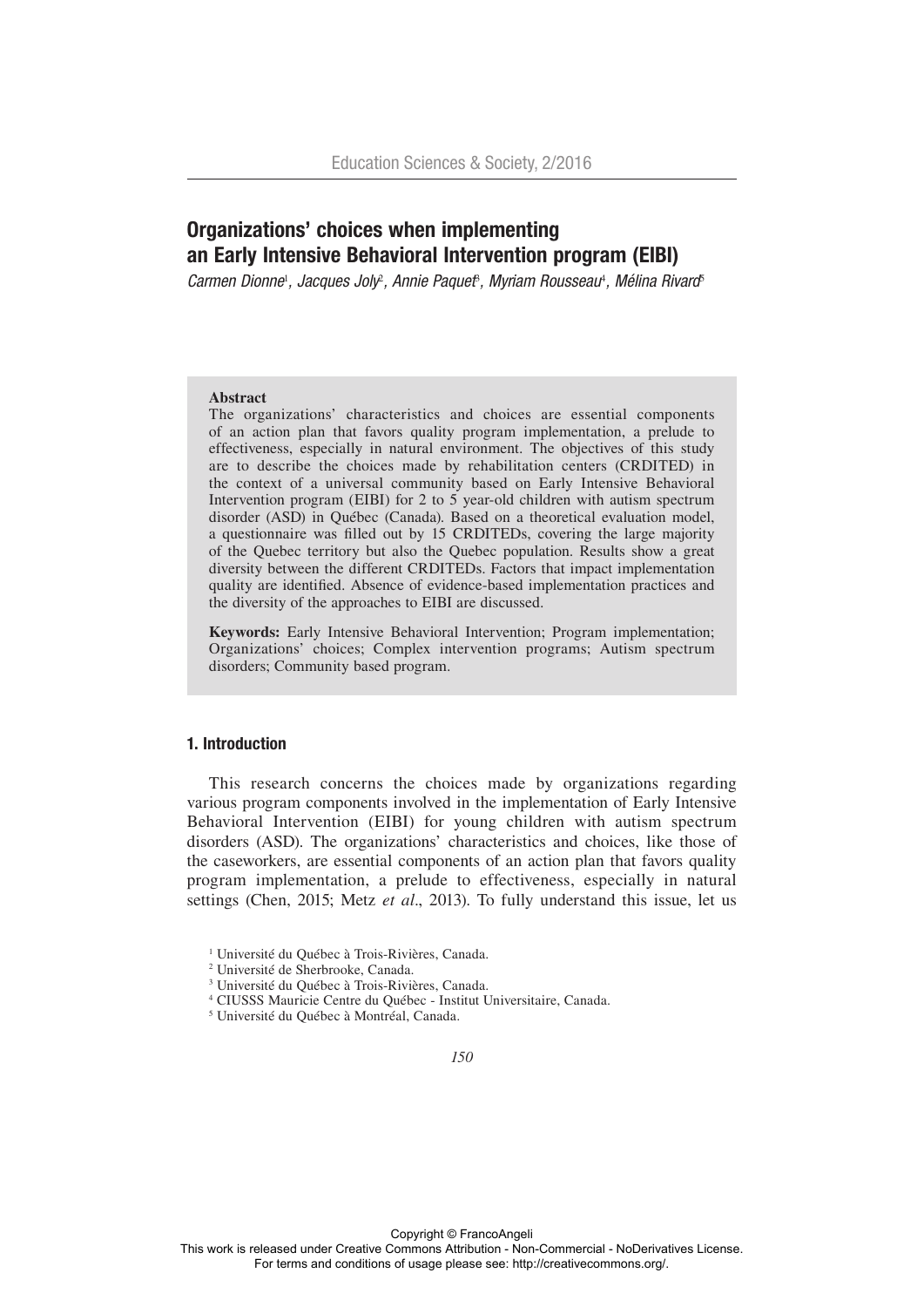situate our research in a broader context of the scope of knowledge on EIBI for young children with ASD.

#### 2. General background

First, it is evident that much research effort has been made over the past several years to demonstrate the efficacy and the effectiveness of EIBI for young children with ASD (Boyd *et al*., 2014; Cohen, Amerine**-**Dickens and Smith, 2006; Eikeseth, 2009). These studies helped the scientific community recognize that EIBI should be favored as an intervention for young children with ASD.

Furthermore, several countries, states or provinces favor this type of intervention for young children with ASD (Salomon *et al.*, 2015). This is the case for Quebec (Canada). In 2003, an action plan called "A Future-Oriented Gesture"6 , published by the ministère de la Santé et des Services sociaux (MSSS), recommended the application of Early Intensive Behavioral Intervention (EIBI), based on applied behavioral analysis (ABA), for about twenty hours per week for 2- to 5 year-old children with pervasive developmental disorders (PDD)<sup>7</sup> (MSSS, 2003). The decision by the MSSS to implement EIBI was made in light of the information available in the scientific literature at that time as well as of the advice of experts. EIBI then developed in the various centres de réadaptation en déficience intellectuelle et en troubles envahissants du développement<sup>8</sup> (CRDITED) and became part of the specialized services that they provide.

Despite the fact that a part of the scientific community recognizes that EIBI should be favored as an intervention for young children with ASD, this assumption is nonetheless accompanied by some criticisms regarding the studies conducted. They include: limited evidence (Warren *et al*., 2011); a need to improve certain methodological aspects, such as the attribution or definition of the experimental and control groups (Matson and Jang, 2013); a poorly detailed description of the independent variables specifying the curriculum and important intervention elements (Lechago and Carr, 2008); the choice of indicators or measures of the dependent variables (Matson, 2007), including proximal measures relevant to the learning mechanisms (Vivanti *et al*., 2014); or even the need to assess the long-term effects (Matson and Konst, 2013). Furthermore, some researchers claim that the main empirical principles

6 Free translation: Un geste porteur d'avenir.

8 Readaptation centers for intellectual disabilities and pervasive developmental disorders.

<sup>7</sup> It should be noted that the term "PDD" is now replaced by the term "autism spectrum disorder (ASD)" in accordance with the fifth edition of the Diagnostic and Statistical Manual of Mental Disorders (APA, 2013).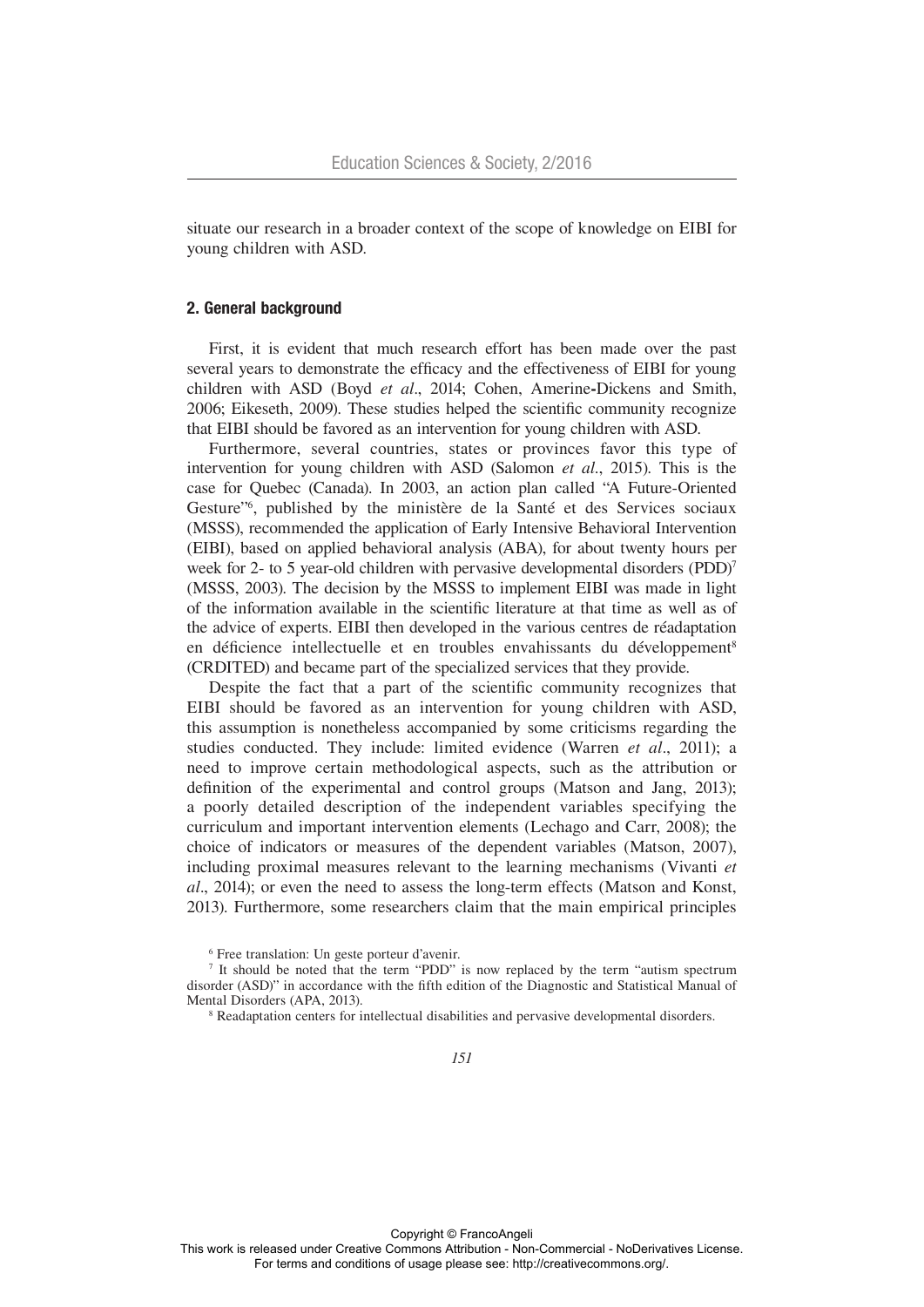certifying the effectiveness of EIBI rest on short-term studies conducted with a small number of children, in a select population, under conditions where the program is applied on a small scale and in a university setting rather than a natural intervention context (Fava and Strauss, 2011). A comparison of recent systematic reviews considering the level of evidence (National Autism Center, 2009; Odom *et al.*, 2010) helps grasp the complexity and variability of these scientific productions and of their results.

Noting that the effectiveness of EIBI is not universal (Vivanti *et al.*, 2014), several studies focused on its influencing factors. A few characteristics of the children related to a better response to the intervention were thus identified. These characteristics are mainly the age at the beginning of the intervention, the initial level of adaptive skills, and the IQ at the start of the intervention (Flanagan *et al*., 2012). Recently, social engagement was added to these characteristics by Smith and colleagues (Smith, Klorman and Mruzek, 2015). It was also found that intervention characteristics, such as duration or intensity, are related to the effects of the intervention (Viruès-Ortega, Rodriguez and Yu, 2013). Without claiming to systematically examine the implementation of the programs, these more recent studies already point to certain program components likely to affect the quality of the implementation and the effectiveness of the intervention.

Still without claiming to systematically examine the implementation of EIBI, other studies examined factors that facilitate or hinder its implementation by the parents at home (Boettcher Minjarez *et al*., 2011), by teachers in school (Hume *et al*., 2011) or by both (Fava and Strauss, 2011). They thus brought to light the essential role of the professionals' training in a better or more compliant implementation of the programs for children with ASD (Weinkauf *et al*., 2011) but also of the supervision itself of this intervention (Eikeseth *et al*., 2009).

However, very few studies have focused more particularly on the caseworkers' practices per se. Gould *et al*. (2011) studied, more specifically, the practices used for assessing children, including the tools employed, to determine the content of the interventions to be provided to the children. Mudford *et al*. (2001) focused rather on the characteristics of the programs offered in the United Kingdom by comparing them with the one proposed by Lovaas (1987). They also found that children received fewer hours of intervention, that parents received less supervision than recommended and that this supervision was not necessarily performed by certified persons. Symes *et al*. (2006) interviewed 19 therapists regarding the factors that facilitate their implementation of EIBI with youths with ASD. They thus identified training as the main facilitating factor in the implementation of EIBI, followed by the caseworker's patience and the children's characteristics. Children's difficult behaviors or their lack of progress despite a long period of intervention are the factors that most hinder implementation by caseworkers.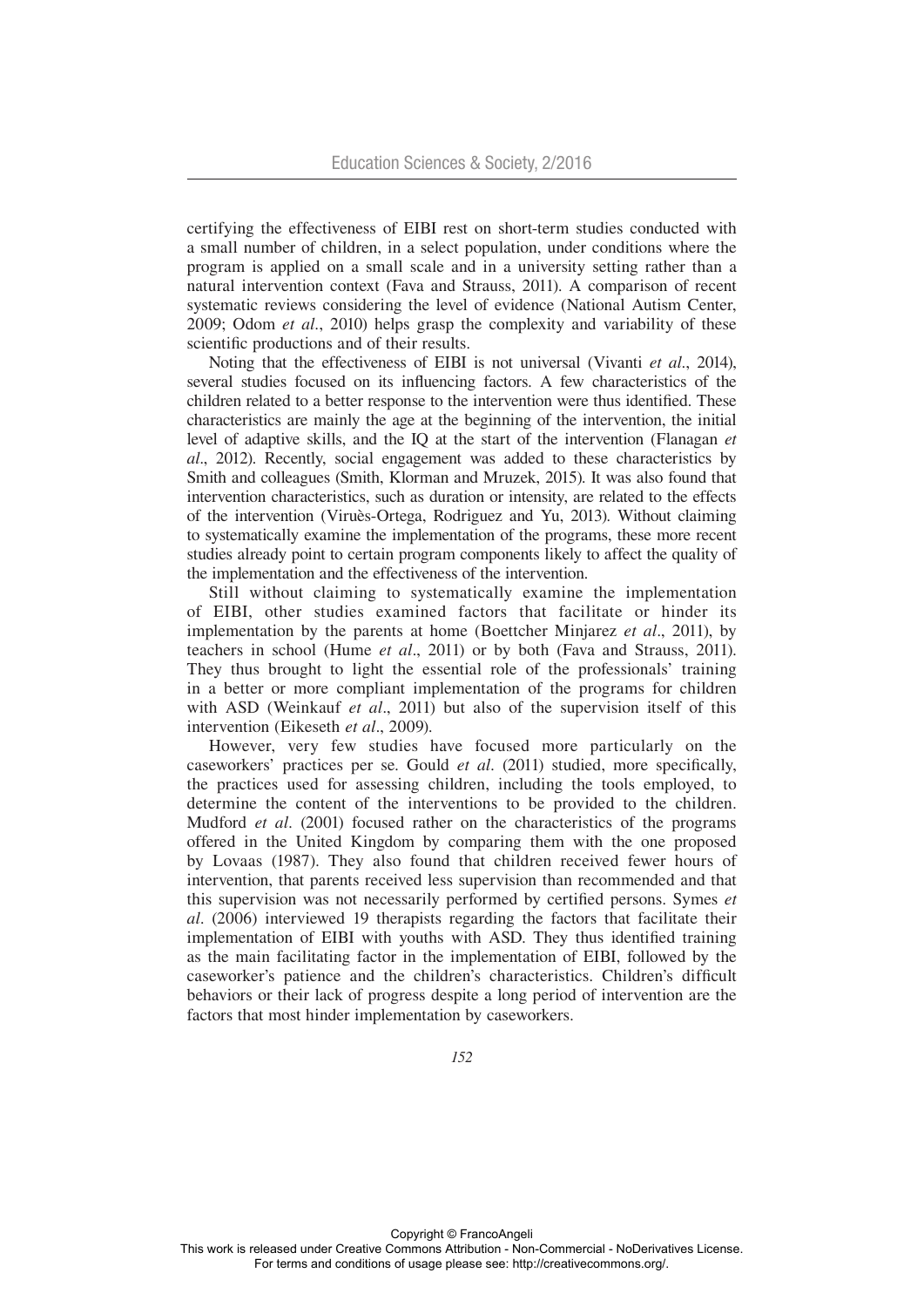However, it is Love *et al*. (2009) who drew a more complete portrait of caseworkers' EIBI practices based on a survey conducted with 211 program supervisors. Among the key conclusions, the authors underscore the great variability of the implemented programs. More specifically, they stress the fact that supervisors report using more than one curriculum manual, thus suggesting that none of the available curriculums meets all the needs. Additionally, the authors reveal that supervision occurs less frequently than desired in some programs, supervisors generally hold a master's or doctoral degree but only around 50% are certified in behavioral analysis, and that a good proportion of the programs seems to apply the specific best practices whereas a certain proportion (nearly a third) does not do so or applies practices that are not recommended. Their results indicate also that nearly half of the children receive less than 20 hours per week and the other half more than 20 hours. This great variability in the programs was also observed on a smaller scale in a Quebec study that included a self-evaluation of the fidelity of caseworkers' implementation of EIBI (Gamache, Joly and Dionne, 2011).

Despite the great interest of these few studies in caseworkers' practices, none of them paid particular attention to the organizations. Yet, these organizations constitute an important link between the program designers, the researchers who disseminate the results on the effectiveness of the intervention programs, the policy makers who decide to fund the implementation of the programs, and the caseworkers who interact directly with the children. The organizations' role in implementing programs for children and adolescents has been recognized for several years already as being an essential component in attaining efficacy (Fixsen *et al*., 2013). Even if these organizations may vary considerably from one country to another or even among provinces or states, depending on the country, they play an essential, but unknown, role in disseminating the programs on a large scale. In fact, there are still very few studies having paid particular attention to the organizations. It therefore seems important to us to describe the choices that organizations make in terms of program implementation, to understand the implementation contexts in which caseworkers apply such complex programs as EIBI.

Very recently, several researchers drew attention to the importance of developing a true implementation science in the education field (Odom *et al*., 2010), particularly for the services targeting children with ASD (Odom *et al*., 2013). Studying the choices that organizations make regarding a program like EIBI is therefore necessary for developing this implementation science.

The objective of this study is to describe the choices made by the CRDITEDs in Quebec, which are the organizations responsible for implementing a universal EIBI program for 2- to 5-year-old children with ASD. The aim of this study is to understand how the organizations are handling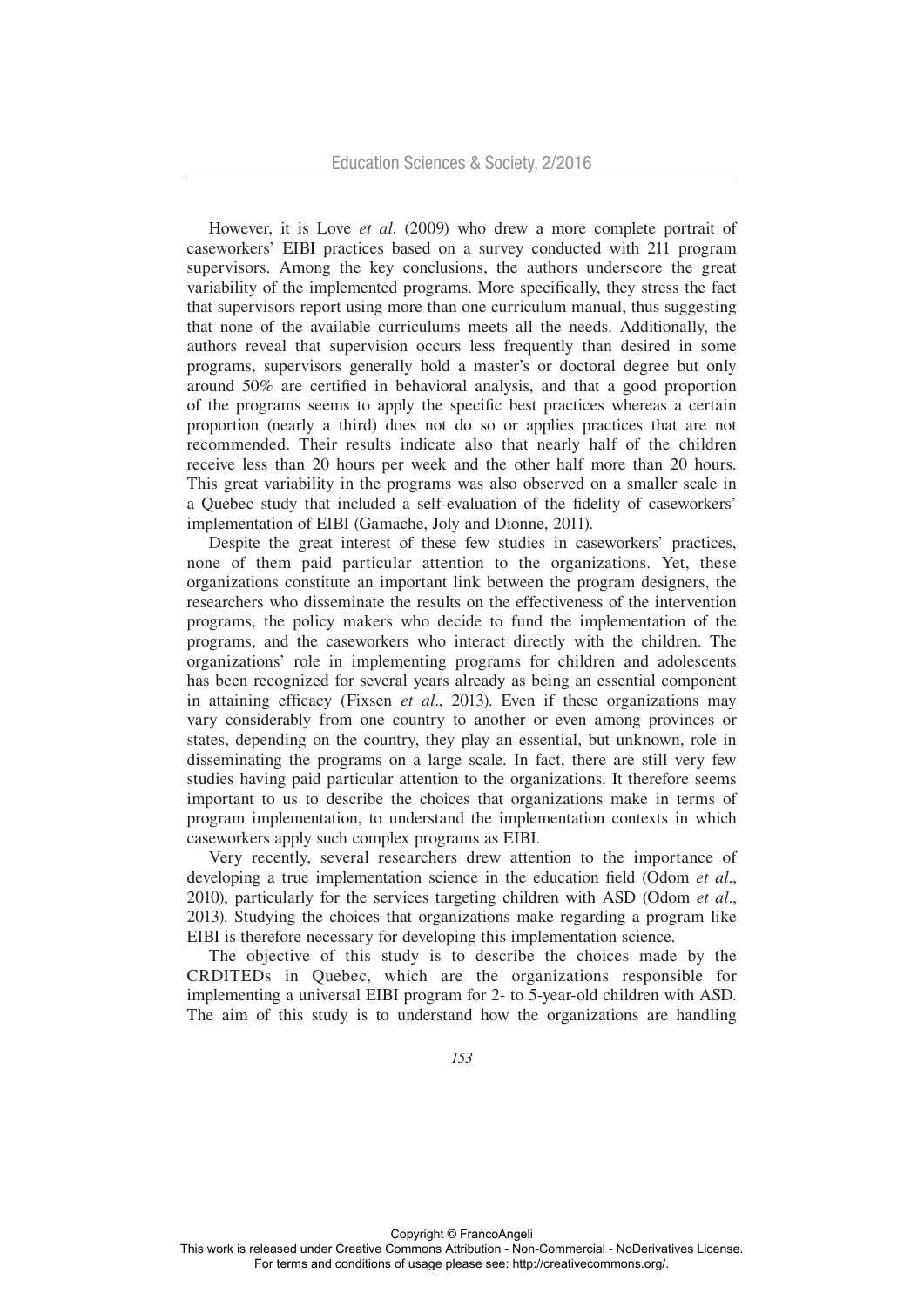their obligation to set up complex intervention programs targeting children and families in need. More specifically, we wish to describe the programs implemented, assess these organizations' self-evaluations with respect to the quality of the programs implemented and determine the extent to which the organizations have adhered to the EIBI principles, so as to understand the issues related to the large-scale implementation of complex programs in a context with multiple constraints. This constitutes Phase 1 of a larger project aiming to describe the implementation of EIBI in Quebec and to evaluate its effects in a real world.

## 3. The EIBI program in the context of Quebec

Quebec is a Canadian province of nearly eight million inhabitants, covering a territory of 1,667,712 km2 (Institut de la statistique du Québec, 2014). The mother tongue of slightly less than 80% of the people is French. In Quebec, the ministère de la Santé et des Services sociaux<sup>9</sup> (MSSS) decided in 2003 to implement a free, universal EIBI program based on applied behavioral analysis (ABA), for twenty hours per week, for all 2- to 5-year-old children with pervasive developmental disorders (PDD; Gouvernement du Québec, 2003). However, this measure was part of a comprehensive effort to organize the array of services for children with ASD. At that point, the 21 CRDITEDs were given the mandate to implement EIBI in each of their respective regions. These 21 CRDITEDs cover the 18 administrative regions of Quebec, including the territories with small populations located far from the large urban centers. An accredited training program was also developed in collaboration with a university to offer interested professionals a general training in the EIBI program. This does not mean that all CRDITED caseworkers working with children with ASD received this training.

Since 2003, the EIBI program has not been systematically evaluated. Nonetheless, three reviews, two of which are available, were conducted (Gouvernement du Québec, 2009, 2012). The three reviews examined data from questionnaires filled out by the persons responsible in the health and social services agencies that coordinate the programs in the CRDITEDs. The last one also included a large number of discussion groups with stakeholders and experts. These reviews concerned the entire range of services, not only the EIBI program. Finally, the 2012 review (pp. 44-45) indicated that 882 children had received the program in 2010-2011; that the program is considered to be

<sup>9</sup> Ministry of Health and Social Services.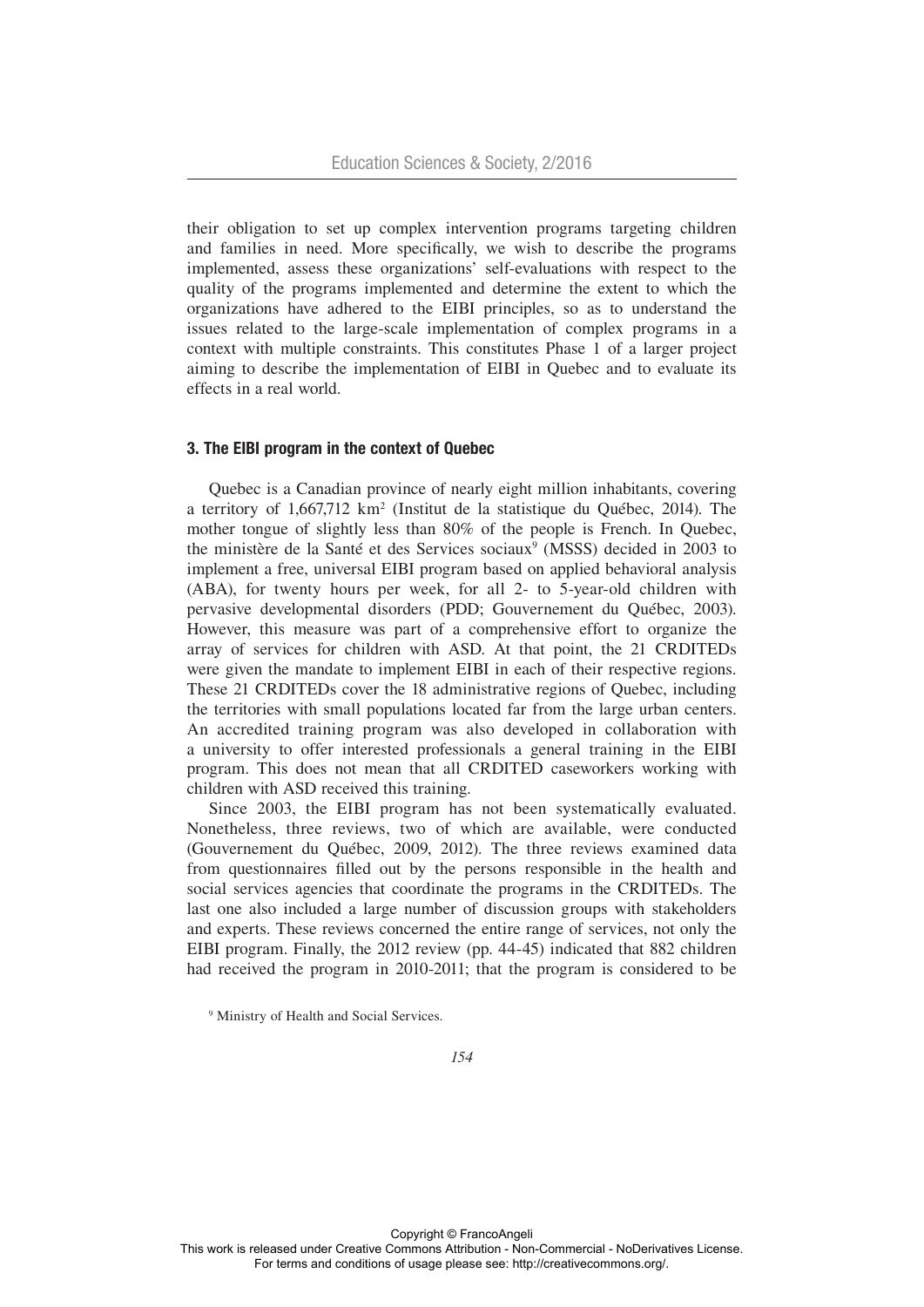well implemented; that, according to parents and several groups that were met, the program seems to produce tangible results for the majority of the children registered; and that the timeframe for receiving a diagnostic assessment of the children reduces its accessibility. The present project thus helps to validate certain conclusions from these reviews using a systematic approach relying on a recognized evaluation model.

# 4. Methodology

#### *4.1. Evaluation model*

As part of the first component of a broader study on the implementation and effects of EIBI programs, the selected model for evaluating the implementation is the one based on the program theory proposed by Chen (2015). According to Chen's (2015) model, the essential components of an action plan that targets the implementation of a program and that guides its evaluation are the following: the organization, the people who implement the program, the intervention and service delivery protocols, the target clientele, the partners, and the ecological context. More specifically, the holistic approach was retained for examining all the components of the action model as implemented by the CRDITEDs at the time of the study in 2011-2012.

#### *4.2. Data collection methods*

Two collection methods were used during this Phase 1 of the study. The first is a questionnaire sent to all the CRDITEDs. It consists of questions translated and adapted from the questionnaire by Love *et al*. (2009) as well as questions from the one proposed by Gamache, Joly and Dionne (2010). It includes nine sections, where each section (except the first) groups together questions on the practices in effect in the CRDITED as well as questions pertaining to the self-evaluation, based on a 10**-**point scale, of the quality or fidelity of the implementation of EIBI. The first section identifies the respondent(s) in the CRDITED. The second consists of general questions regarding the program implemented (intervention location, number of children reached, documentation used, overall self-evaluation of the implementation and the documentation). The third concerns the clientele, including the selection criteria, volume and presence of waiting lists. The fourth addresses the clinical process (intervention protocol), including identification of the child's needs, choice of intervention targets, choice of intervention means, and follow-up on the child. The fifth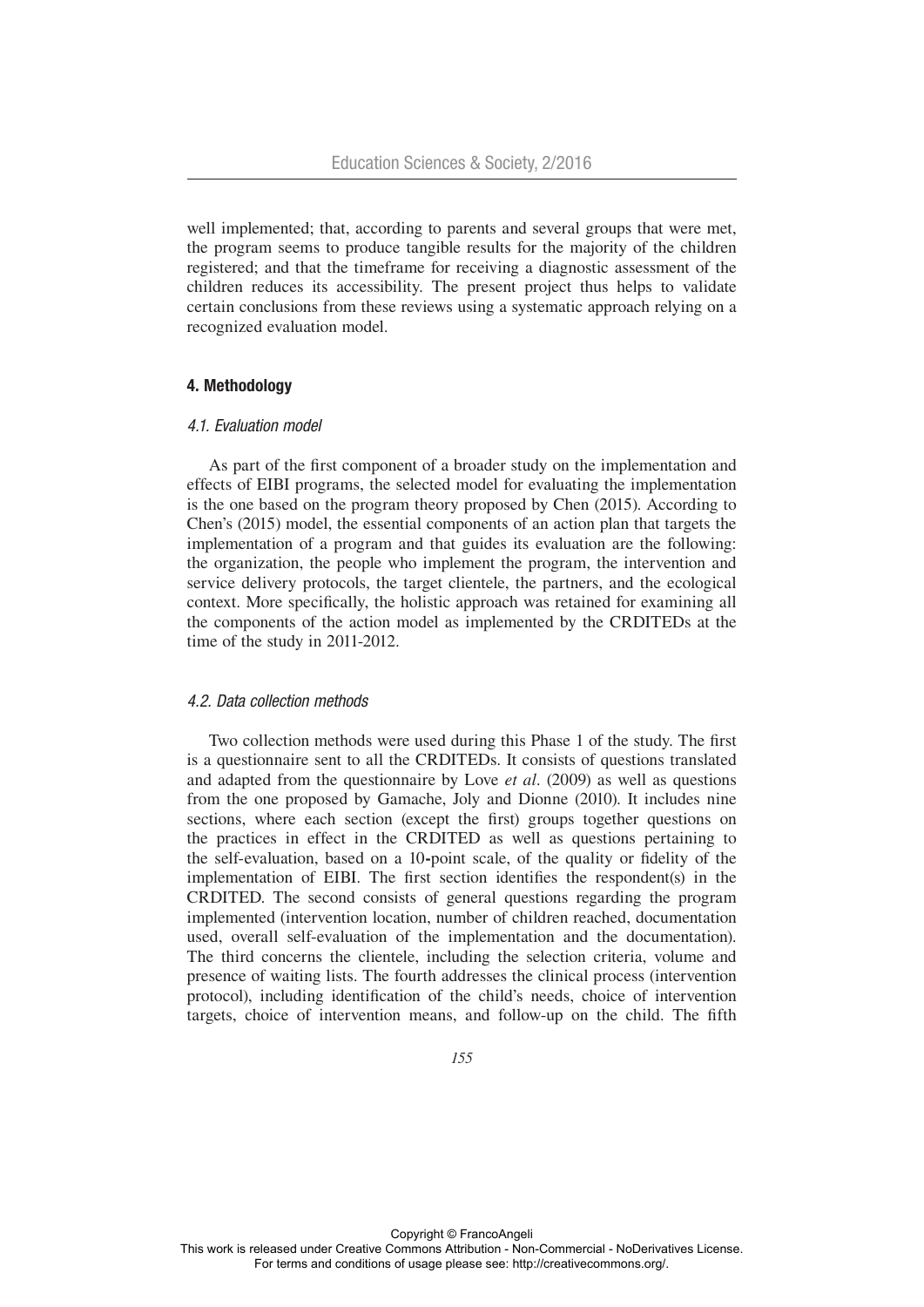section is devoted to the people who implement the program, including their characteristics but also their enthusiasm. The sixth is comprised of questions regarding the organization itself, including its human resources as well as its supervision and training practices. The seventh proposes questions relating to the partners and, finally, the eighth asks about elements of the ecological context, including the main difficulties encountered and the facilitating factors.

In addition to the questionnaire, each CRDITED was invited to send the research team all the EIBI documents used in their CRDITED. These documents were compared with the answers given in the questionnaire. The researchers used them to classify the CRDITEDs according to the EIBI model favored by each one.

#### *4.3. Sample and Analysis*

In this first phase of the study, the analysis unit is an organization, and more specifically a CRDITED. Fifteen CRDITED accepted to participate and returned the questionnaire to the research team, for a response rate of 68.2%. However, one CRDITED returned two questionnaires and another returned three questionnaires because their practices differ according to the territories covered. Therefore, 18 questionnaires were analyzed, covering the large majority of the Quebec territory but also the Quebec population.

A descriptive analysis was used to examine the results obtained through the questionnaire. The open-ended questions were coded by grouping the answers by theme. Implementation quality and fidelity in the organization are analyzed based on quantitative self-evaluation data.

# 5. Results

The results are presented in three sections. The first presents a description of practices reported using the Love *et al.* (2009) method, but according to the components of an action plan for implementing a program according to Chen (2015). The second describes the main factors that favor or hinder the implementation of the EIBI program in the CRDITEDs. Finally, the third section reports the self-evaluation scores for implementation quality or fidelity.

# *5.1. EIBI practices in the CRDITEDs*

As specified earlier, these practices are described for each of the action plan components according to Chen (2015) and not only for the intervention protocol.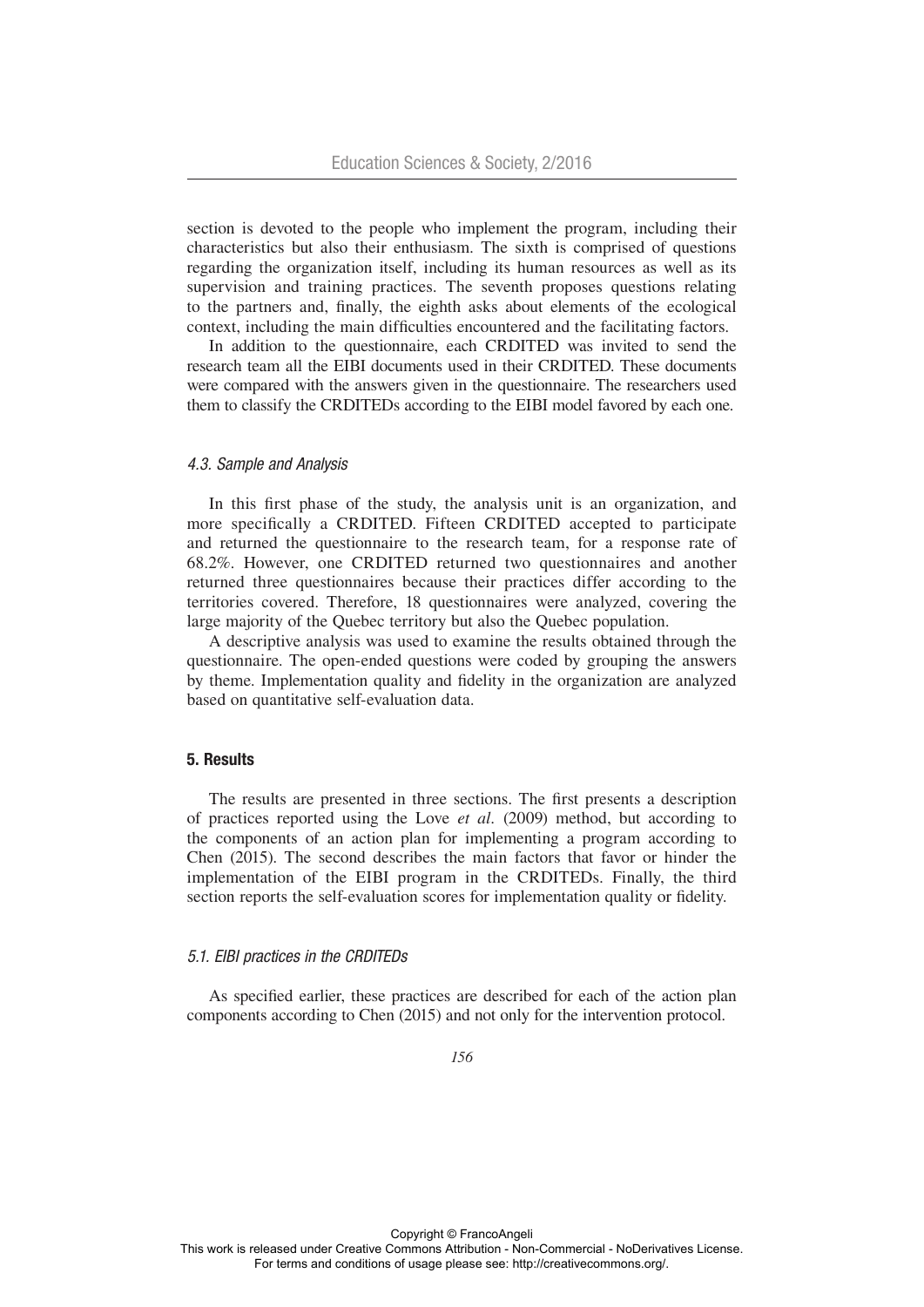## 5.1.1. Support from the organization

The presence of the resources needed to implement the EIBI program is qualified by the majority of the centers (11/18) as "average." Despite this rather positive perception of the availability of resources, the centers stress a shortage of personnel (7/18) and lack of training (3/18). The frequency of the supervisions is monthly for five centers, weekly for four of them, and varies for the other centers from two or three times a week to only once every six weeks. The majority of the centers address the intervention techniques/strategies and the relationships with the partners and parents (12/18). A few centers report addressing problem situations (4/18) and observation data (3/18), while problem behaviors (2/18), generalization (2/18), inclusion in the group (2/18), particularities of the child with PDD (2/18), and continuing education or knowledge transfer (2/18) are less frequently addressed. The analysis of the ratings pertaining to the children's target behaviors is performed by the supervisors monthly for six centers while the frequency varies for the others, ranging from the absence of rating analyses to bi-weekly analyses. The number of children for whom each supervisor must conduct a follow-up is more than six for the majority of the centers (10/18).

## 5.1.2. People who implement the program

The majority of caseworkers who apply the program have a college diploma or equivalent (13/18). Four of the centers indicate that their caseworkers generally hold a bachelor's degree (4/18). The centers mention that a certain percentage of their caseworkers are trained in EIBI through specialized training programs, such as the Plan national de formation  $PDD^{10}$ , the  $DES^{11}$ in behavioral intervention or the Board certified assistant behavior analysts or Board Certified Behavior Analyst (BCABA/BCBA). The number of hours of training offered by the institution when a person is hired varies by center: less than 15 hours (3/18), between 16 and 30 hours (4/18) and between 31 and 45 hours (4/18), and more than 45 hours (2/18). Caseworkers are qualified as "very enthusiastic" about the program for the large majority of the centers (15/18).

#### 5.1.3. Partners

All the respondents indicate that the daycare centers (mainly the centres de la petite enfance<sup>12</sup>) are privileged partners in the EIBI programs (18/18). The

<sup>&</sup>lt;sup>10</sup> National plan for training in pervasive developmental disorders.

<sup>&</sup>lt;sup>11</sup> Specialized graduate diploma.

<sup>&</sup>lt;sup>12</sup> Early childhood centers.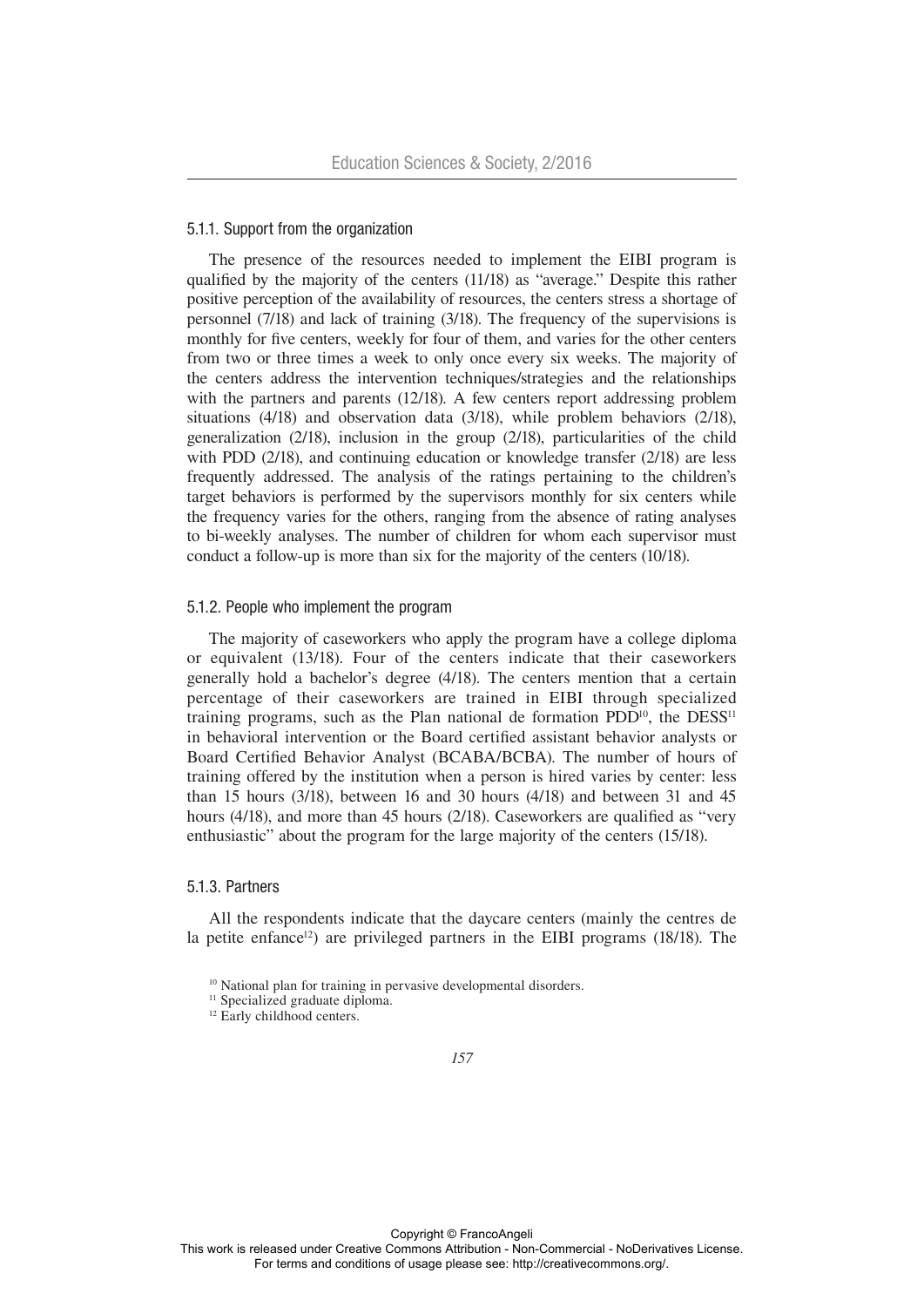other partner organizations are the school community (13/18), the centres de santé et de services sociaux<sup>13</sup> (CSSS; 12/18), the hospital community  $(9/18)$ , the centres de réadaptation en déficience physique<sup>14</sup>  $(4/18)$  and private practice professionals (4/18).

#### 5.1.4. Intervention protocol and services offered

Almost all the centers say that they provide between 11 and 20 hours of intervention per week (17/18). The locations where children receive EIBI are, in a large proportion, the child's home (16/18) and the daycare center (15/18). Some centers mentioned conducting EIBI in the center or a clinic (6/18), in a regular school (6/18) or in a specialized school (3/18). The most commonly used curriculum is the one by Maurice et al. (1996; 16/18), followed by the one by Lovaas (2003; 6/18), Lovaas (1981; 3/18), Sundberg and Partington (1998; 3/18) and the one by Prizant *et al*. (2006) (3/18). A diversity of intervention means is mentioned: discrete trial training, incidental teaching, visual aids, fading, shaping, modeling, Picture Exchange Communication System (PECS), social scenarios, personalized structured incentive and intervention. The majority of the centers regularly use more than one assessment instrument (14/18). Four centers mention using only one instrument: the Battelle (1/18) or the PEP-R/PEP-III (3/18). Among the instruments mentioned, the most popular is the PEP-R/PEP-III (15/18). When asked about the number of caseworkers who apply the daily program with the same child, the majority of the centers say from one to two caseworkers (15/18).

The parents' participation occurs during the assessment (14/18) and the identification of intervention targets (11/18). Their typical involvement with respect to the intervention is qualified for the great majority (14/18) as a bit of incidental teaching.

#### 5.1.5. Target population

Nearly all the centers mention the presence of a waiting list (16/18). The number of children on this list varies greatly from one center to the next (3, 7, 9, 20, 24, 45, 50, 67, 75 and up to 120 children). The average age of the children served by the EIBI programs varies from 3 years (6/18) to 4 years (11/18). The minimum age of the clientele most frequently identified by the centers is 2 years (11/18). Other centers indicate: less than 2 years (2/18), 3

<sup>&</sup>lt;sup>13</sup> Health and social services centers.

<sup>&</sup>lt;sup>14</sup> Rehabilitation centers for physical disabilities.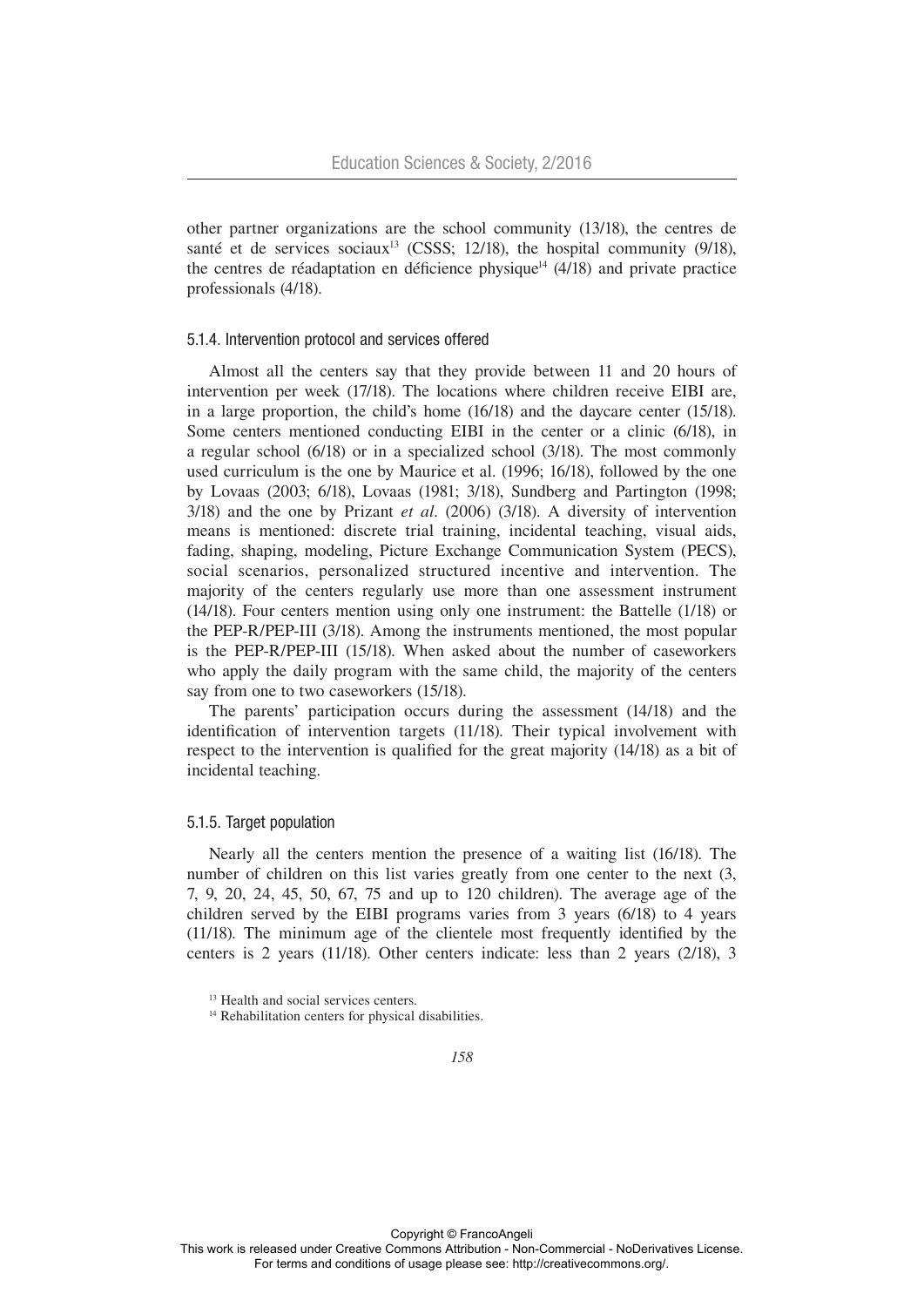years (4/18) and 4 years (1/18). The most common maximum ages are 5 years (8/18) and 6 years (9/18).

#### *5.2. Factors that favor or hinder the implementation of EIBI*

The data reported here are derived from the answers to two open-ended questions asking respondents to identify, in order of importance, the three factors that most favor the implementation of EIBI in their organization and those that hinder it the most. The answers were grouped according to the same components from Chen's model (2015) as in the previous section.

#### 5.2.1. Support from the organization

More specifically, training of team members, including caseworkers, supervisors, professionals or administrators, is named as a factor facilitating the implementation by 11 of the 18 centers. However, the lack of support from the organization in general, the center's difficulty to maintain a certain level of expertise due to personnel turnover or a shortage of resources, and a lack of training due to budgetary and time constraints are underscored by two centers, while the lack of professional support in general, the lack of clinical supervision for the interdisciplinary team and more specifically the lack of time to observe the intervention sessions are some of the difficulties reported by one or a few centers, but not in general.

#### 5.2.2. People who implement the program

Eight centers report the fact that caseworkers who are interested, invested, motivated and dynamic constitute a favorable factor in the implementation of the program. Staff turnover is considered an obstacle to the implementation by seven centers. In fact, some centers underscore difficulties recruiting and retaining trained personnel, and even a shortage of personnel for one of them. However, stability of personnel, as well as having acquired some experience in EIBI intervention, is perceived as a facilitating factor by five of the centers. A good understanding of what EIBI is, through theoretical and practical knowledge, is highlighted as a facilitating element in the implementation by two centers.

The lack of training of the caseworkers who apply the program is reported by four centers as an element hindering implementation. Staff is sometimes inexperienced, which creates challenges in terms of maintaining expertise. Three centers specify that difficulty accessing a call-back list of trained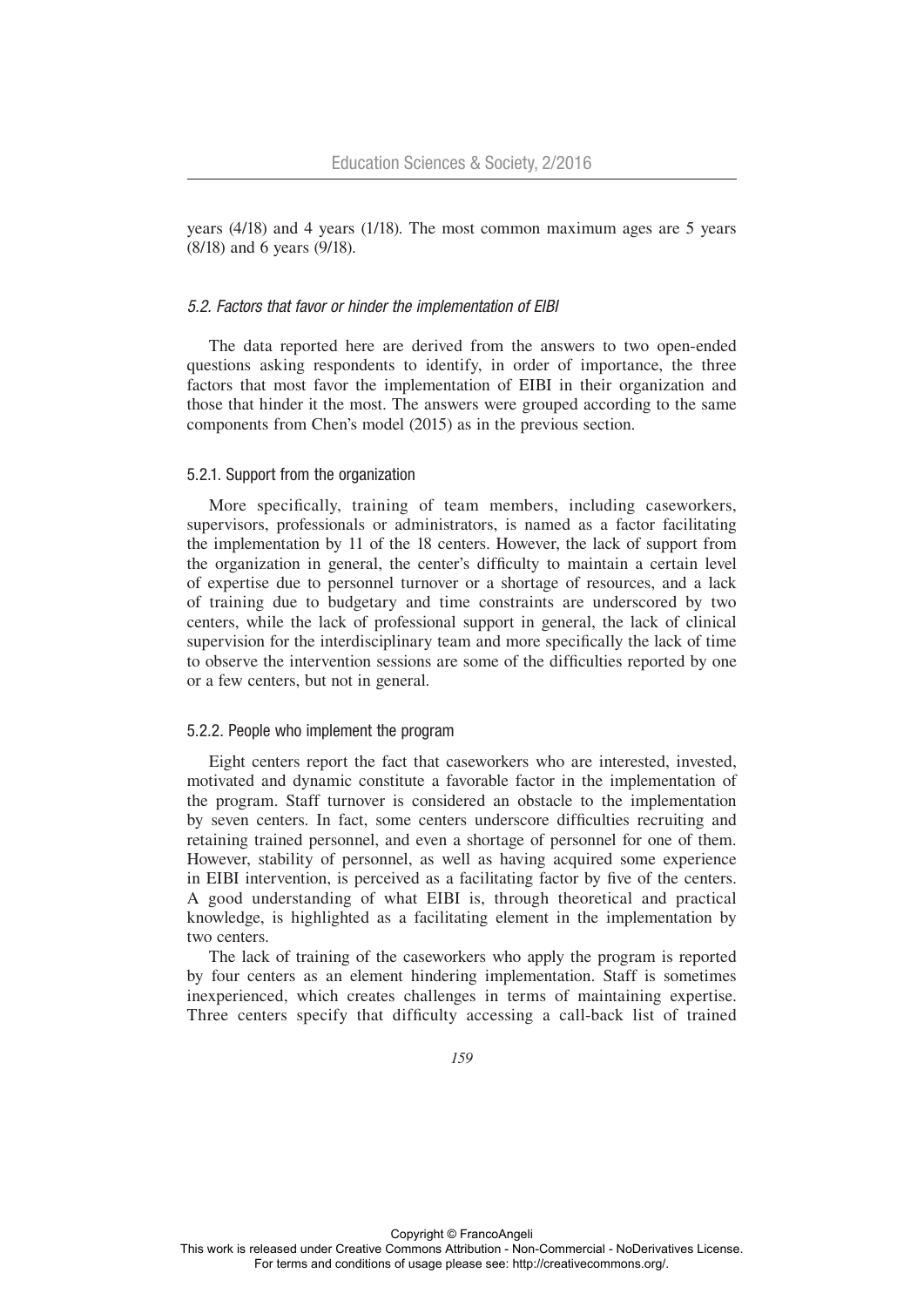people for substitutions is an obstacle to the implementation of EIBI. Difficulty recruiting supervisors is also mentioned by one of the responding centers. In fact, one respondent stresses the work overload of the professionals and experts in clinical activities. Another one mentions that the new generation of caseworkers (new graduates in special education technique) do not have good knowledge of the clientele. The shortage of human resources in general is reported by four centers.

#### 5.2.3. Partners

Three of the centers highlight the fact that the participation of all actors involved with the child, including the parents, is conducive to the implementation of the program. The parents' involvement and mobilization are perceived as variable by three centers. One respondent mentions the rather limited cooperation of the partners and schools. The absence of a formal collaboration agreement with the daycare centers is reported as an obstacle by two centers. Moreover, one respondent mentions that work conditions in general in daycare centers can be an obstacle to implementation. A lack of time for sensitizing the partners, notably daycare centers and schools, is identified by one of the centers as a hindrance to implementation. Another underscores the daycare centers' difficulty recognizing each party's expertise. A lack of primary support to assist and mobilize the parents is named by one respondent.

## 5.2.4. Intervention protocols and services offered

The fact that the clinical process used in EIBI is clearly defined and supervised is perceived by one center as a factor favoring the implementation of the program. Generally, the evidence-based approach (applied behavioral analysis) that was retained is perceived by one center as a facilitating factor. One center suggests that the adoption of a program is in itself a facilitating element in its implementation, and another one mentions the level of accuracy of this program, as well as of each child's program. Intervention follow-up is also identified as a facilitator implementation. The low caseworker/child ratio is also perceived as an asset in the implementation.

Support offered to families as part of the program is perceived as a facilitating factor, notably because it favors parental involvement. Another center proposes as a facilitating factor the fact that the intervention is offered in all of the child's living environments.

The absence of a clearly defined program is named by one center as an obstacle to the implementation of EIBI. The lack of documentation is highlighted by two respondents. Another one mentions that the complexity of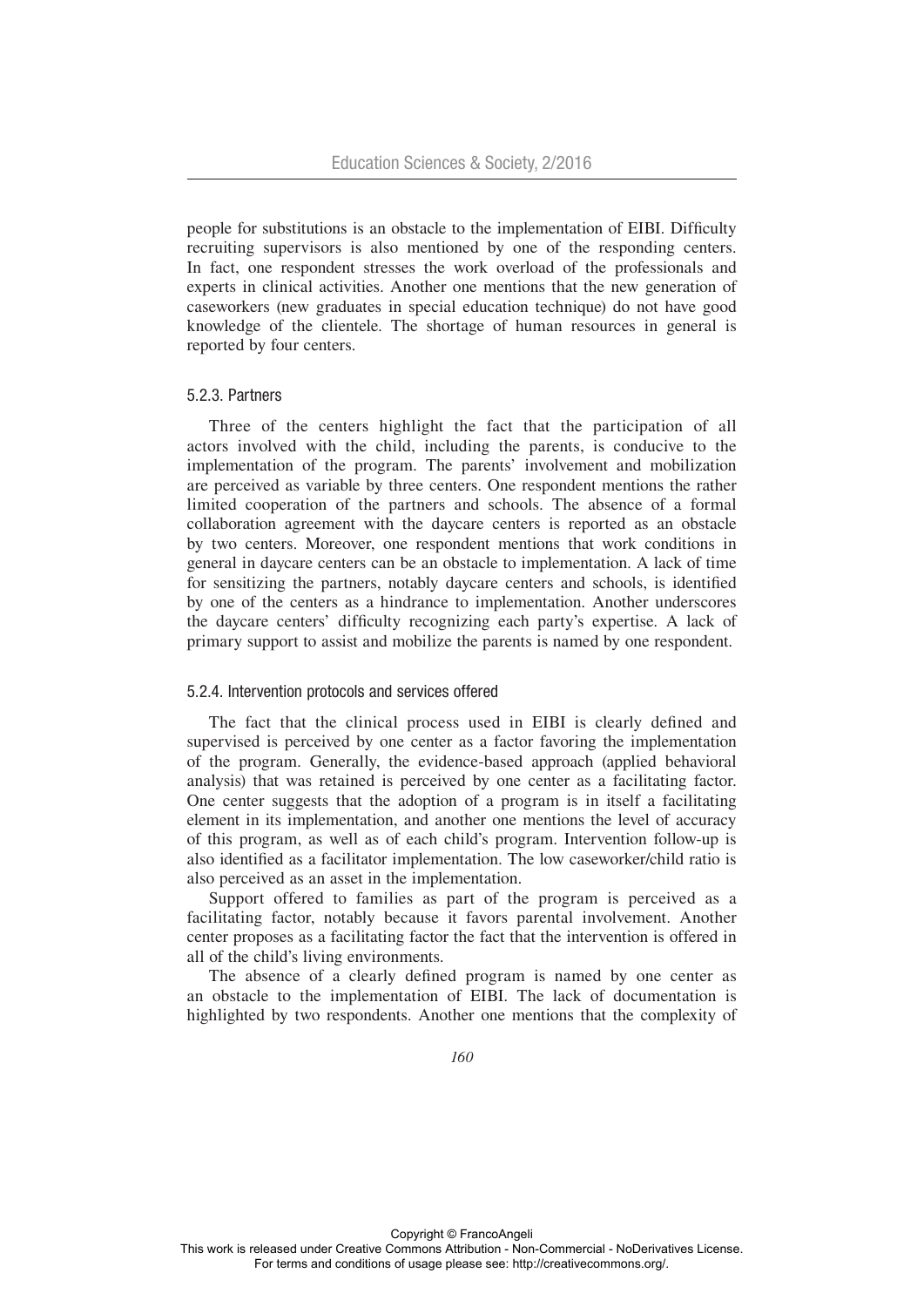the approach and the time required for a caseworker to become completely autonomous hampers the implementation of the program. According to one respondent, the high number of hours required compared with the availability of the children, families and centers is an obstacle to setting up the program.

# 5.2.5. Target population

Regarding the target population, only the absence of waiting times for children to access services is underscored as a facilitating factor by two centers. Parents are also perceived as a facilitating factor by one of the centers. Astonishingly, despite the presence of waiting lists seen in the previous section, only one center mentions it as an obstacle to the implementation of the program.

#### 5.2.6. Ecological context

In this section regarding the factors that favor or hinder implementation, we can address this component from Chen's model (2015) that was not addressed in the previous section. We now see that the size of the territories to be served is named by one center as a factor hindering the set-up of EIBI. In this regard, one of the respondents identifies professionals' geographical distance as an obstacle. One of the centers stresses that territory-based administration leads to a multiplication of department heads. Another one mentions that the caseload is regional and creates more travelling.

The lack of budget, notably for increasing human resources and reducing the waiting list, is identified as a factor hindering implementation by four of the centers. Furthermore, the cost of the service is named by one of the centers. Finally, the ministry's requirements in terms of the access plan pose a daunting challenge, considering the high intensity of intervention hours to be provided to the children, and sometimes lead to a reduced intervention.

## *5.3. Self-evaluation of implementation quality and fidelity*

In addition to the previously addressed qualitative aspects, the centers had to evaluate themselves (on a 10-point scale) using eight questions. Three questions pertained to their evaluation of the compliance (fidelity) with regard to the planned program: overall implementation, target clientele and intervention protocols. Meanwhile, the five other questions asked whether the following components of the program were conducive to its faithful implementation: documentation, clientele's participation, people who implement the program, support from the organization and partners. The results are presented in Table 1. The averages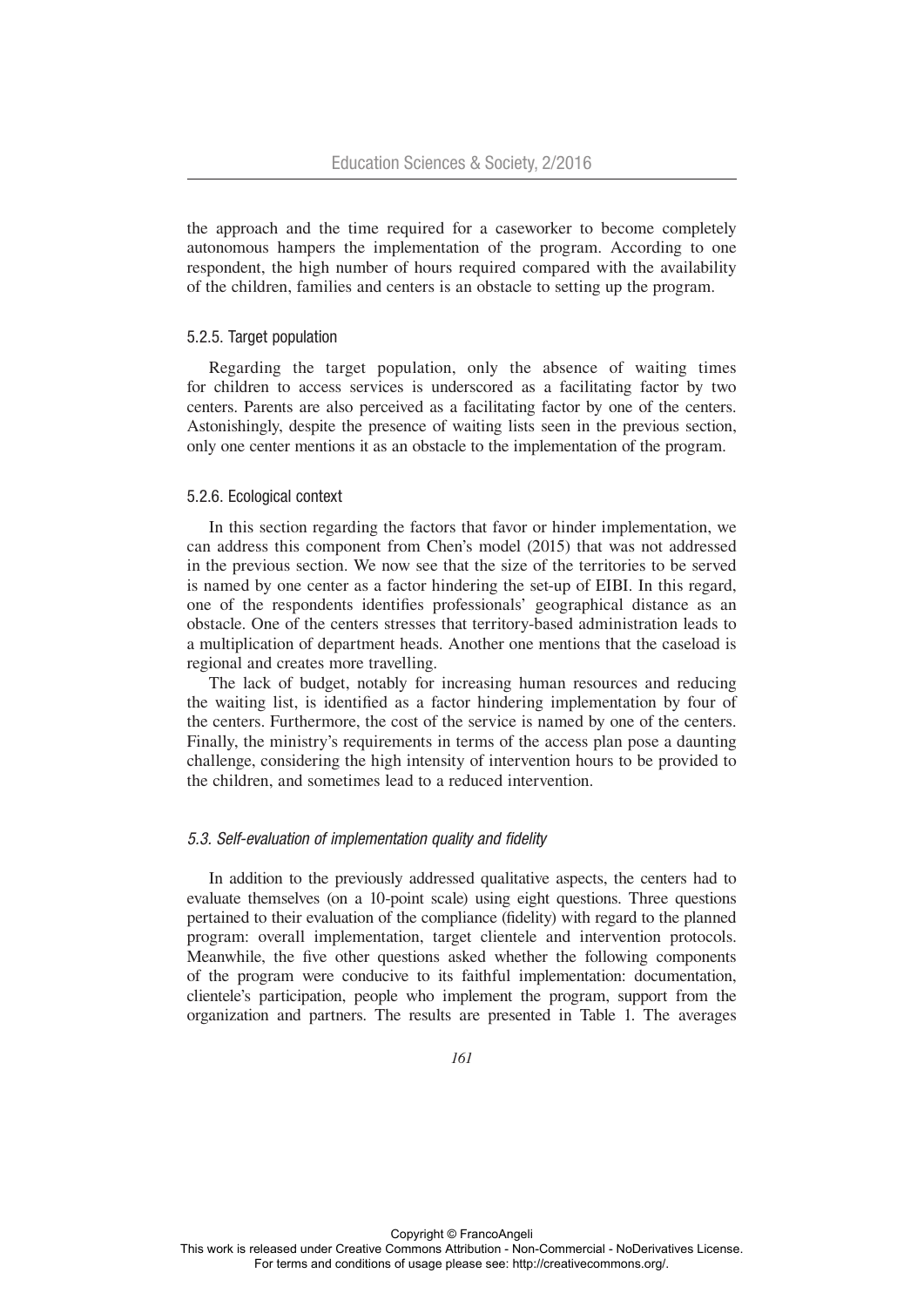|                 | <b>Evaluation of compliance (fidelity)</b><br>(710) |                         |                         |                | The component favors faithful<br>implementation<br>(710) |                                     |                                  |                 |                        |
|-----------------|-----------------------------------------------------|-------------------------|-------------------------|----------------|----------------------------------------------------------|-------------------------------------|----------------------------------|-----------------|------------------------|
| <b>Centers</b>  | Overall Implementation                              | <b>Target Clientele</b> | <b>Clinical Process</b> | Documentation  | Participation<br>Clientele's                             | People who implement<br>the program | Support from the<br>organization | <b>Partners</b> | Average of the centers |
| 2 <sub>b</sub>  | 4                                                   | 9                       | 6                       | 4              | 9                                                        | 3                                   | 3                                | 8               | 5.75                   |
| 2a              | $\overline{7}$                                      | $\boldsymbol{9}$        | 5                       | 4              | 9                                                        | 5                                   | $\bf{0}$                         | $\overline{7}$  | 5.75                   |
| 12 <sub>b</sub> | 3                                                   | $\boldsymbol{9}$        | 8                       | $\overline{c}$ | $\boldsymbol{9}$                                         | 7                                   | $\overline{7}$                   | 5               | 6.25                   |
| 3               | $\overline{7}$                                      | $6\phantom{1}$          | $\overline{7}$          | 5              |                                                          | 8                                   | $6\phantom{1}$                   | $\overline{7}$  | 6.57                   |
| 12a             | $\overline{7}$                                      | $\overline{9}$          | 8                       | $\overline{2}$ | 9                                                        | $\overline{7}$                      | $\overline{7}$                   | 5               | 6.75                   |
| $\mathbf{1}$    | $\overline{7}$                                      | $\overline{7}$          | $\overline{7}$          | 8              |                                                          | $\overline{7}$                      | $\overline{7}$                   | $6\phantom{1}$  | 7.00                   |
| 4               | 8                                                   | 5                       | 8                       | 5              | 9                                                        | $\overline{7}$                      | 8                                | $\overline{7}$  | 7.13                   |
| $\overline{7}$  | 8                                                   | $\boldsymbol{9}$        | $\overline{9}$          | 3              | 8                                                        | $\overline{7}$                      | $\overline{7}$                   | $\overline{7}$  | 7.25                   |
| 15              | $\boldsymbol{9}$                                    | 5                       | 9                       | 8              | $\overline{7}$                                           | $\, 8$                              | $\overline{7}$                   |                 | 7.57                   |
| 10              | $\overline{7}$                                      | $\boldsymbol{9}$        | 9                       | 8              | 9                                                        | 7                                   | 8                                | 6               | 7.88                   |
| 5               | 8                                                   | $\boldsymbol{9}$        | 8                       | 8              | $\overline{7}$                                           | 8                                   | 8                                | 8               | 8.00                   |
| $6\phantom{a}$  | 9                                                   | 5                       | 9                       | 6              | 10                                                       | $\boldsymbol{9}$                    | 8                                | 8               | 8.00                   |
| 14              | 9                                                   | $6\phantom{1}$          | 9                       | 9              | $\overline{7}$                                           |                                     | 8                                |                 | 8.00                   |
| 8               | 8                                                   | $\boldsymbol{9}$        | 8                       | 8              | 9                                                        | 9                                   | 8                                | 6               | 8.13                   |
| 9               | 8                                                   | 8                       | 10                      | 4              | 6                                                        | 10                                  | 10                               | 10              | 8.25                   |
| 2c              | 8                                                   | $\overline{9}$          | 9                       | $6\phantom{1}$ | $\overline{9}$                                           | $9\,$                               |                                  | 9               | 8.43                   |
| 13              | $\overline{9}$                                      | 8                       | $\overline{9}$          | 10             | 10                                                       | $\boldsymbol{9}$                    | 8                                | 8               | 8.88                   |
| 11              | 10                                                  | 10                      | 10                      | 10             | 10                                                       | 10                                  | 10                               | 8               | 9.75                   |
| Avg             | 7.56                                                | 7.83                    | 8.22                    | 6.11           | 8.56                                                     | 7.65                                | 7.06                             | 7.19            | 7.50                   |
| SD              | 1.72                                                | 1.69                    | 1.31                    | 2.61           | 1.21                                                     | 1.77                                | 2.38                             | 1.38            | 1.08                   |

#### *Table 1 – Results obtained in the questionnaire on implementation, by component, for each center*

reported in the right-hand column are the averages calculated for each center for the eight components evaluated. They enable us to compare the centers, which are classified in ascending order of their self-evaluation. The averages reported at the bottom of the table are those calculated by component for the 18 centers. They enable us to compare the components.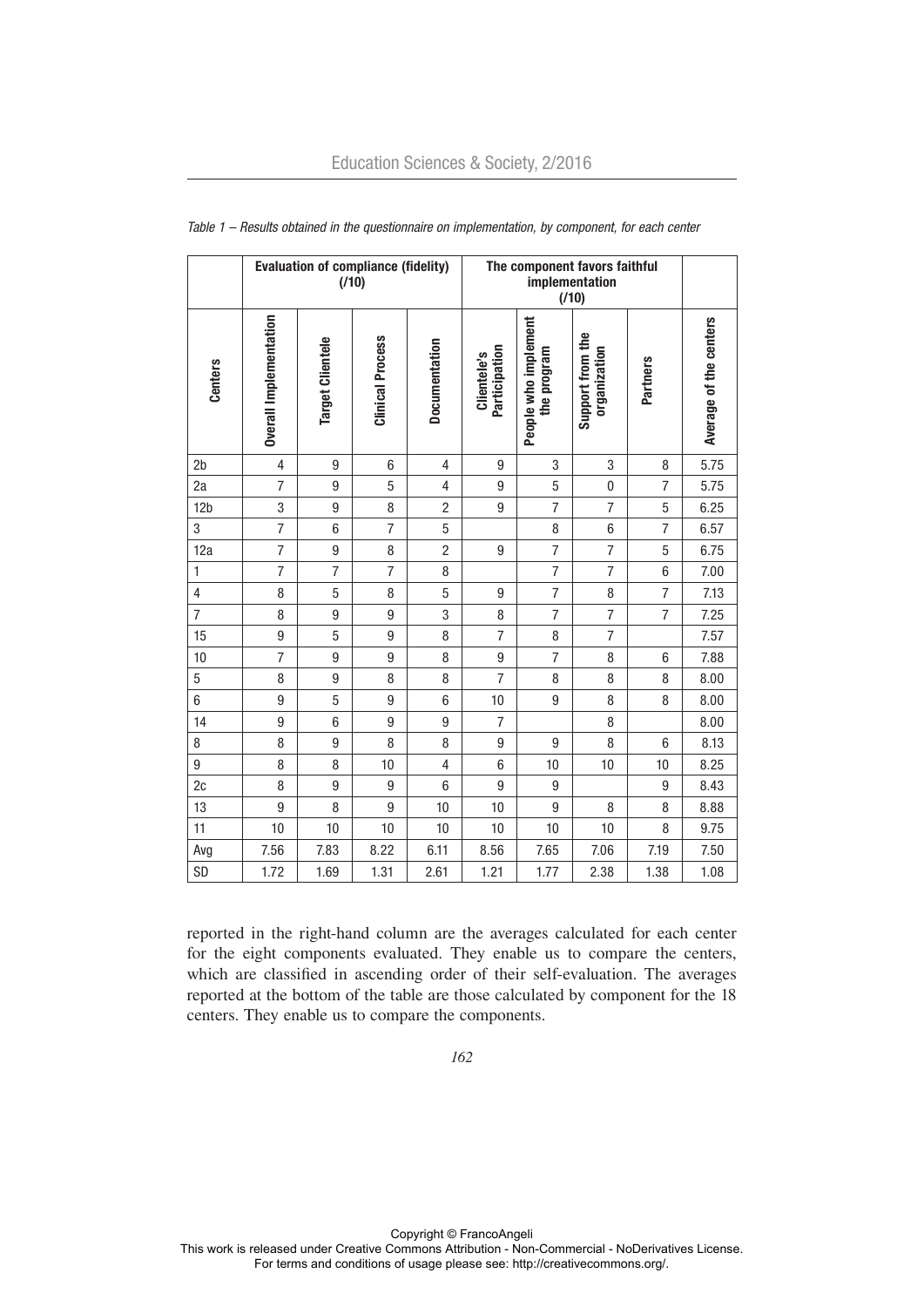First, we notice a great variability in the centers' self-evaluations. The lowest scorers give themselves an average score of 5.75 on 10 for the eight components evaluated, while the highest scorer gives itself an almost perfect score of 9.75. We can see that despite the self-evaluation, several centers were rather severe when judging their own compliance (or fidelity) with the program planned by their center, as well as the contribution of various components in the faithful implementation of their EIBI program. Five of the 18 centers gave themselves a score below seven.

The scores that the centers gave themselves for compliant implementation (fidelity) are 7.56 for overall implementation, 7.83 for reaching the target clientele and 8.22 for the clinical process, respectively. Among the components related to the quality of the implementation, documentation (6.11) and support from the organization (7.06) received the lowest results on average for all the centers. Conversely, the components pertaining to the clientele's participation (8.56) and the people who implement the program (7.65) are the most positively evaluated components by the respondents.

By comparing the self-evaluation with the answers to the other questions, we can see that, regarding the intervention protocol and services offered, the centers that gave themselves the highest scores for the question on documentation mention the presence of documents describing their EIBI program. Inversely, the centers that gave themselves a lower score for this item mention the lack of documentation. Regarding the target clientele, the respondents having obtained the lowest results for the question on overall implementation still give themselves high scores for this question. They report quality services despite the fact that they do not reach all the children and that the number of hours of services is limited. Concerning the clientele's participation, the centers generally give themselves a high score. This means that they believe the clientele's participation (children and families) contributes to the implementation of the program. Moreover, the centers that gave themselves the highest scores mention parents' participation and collaboration as a facilitating element. With respect to the people who implement the program, among the institutions with the highest results, one respondent mentions the team's strong motivation. Among the respondents who gave themselves the lowest results, the issue is a lack of training, for caseworkers and supervisors alike. With regard to support from the organization, the lack of training is a recurring theme. Generally, the comments concerning the partners indicate variability in the centers' collaboration and participation.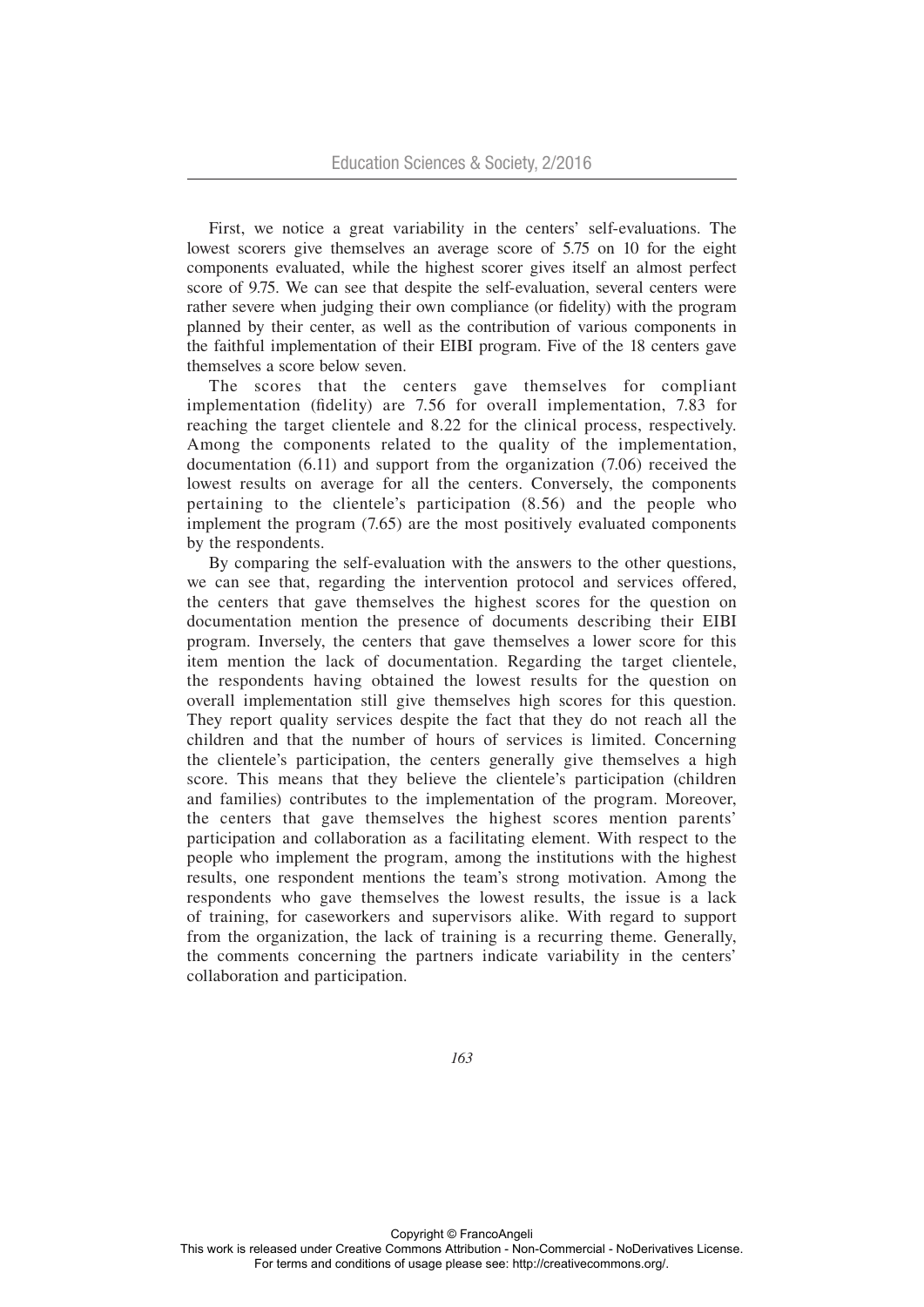# 6. Discussion

The first key finding further to this detailed description of the CRDITEDs' choices is the great diversity of practices after several years of implementation, as reported by Love *et al.* (2009) as well as Gamache, Joly and Dionne (2010). Notwithstanding the other aspects addressed below, we can see that the CRDITEDs' choices are nonetheless consistent with the broad principles of EIBI, despite the absence of specific documentation, guides or materials (especially Francophone), some difficulties related to human resources, or the fact that fewer hours than the prescribed 20 hours of services per week are provided. In fact, an analysis of the practices by center shows that the intervention is truly of an intensive, behavioral nature, based on one caseworker per child, in the child's natural setting. Furthermore, a few organizations seem to have risen to the challenge of implementing these complex interventions far better than some others have.

Several factors may account for this great diversity of practices. The first and not the least is the very absence of evidence-based implementation practices that favor compliant implementation of this type of program, as suggests the research by the National Implementation Research Network (Metz *et al*., 2013) among others. We are aware that we are now looking back on an implementation that began more than 10 years ago, at a time when there was still little talk about an implementation science. Nonetheless, the province of Quebec could have systematically evaluated the implementation from the beginning and used fidelity measures earlier, at least in a few centers on an experimental basis. Also, local implementation teams and a national team of experts should have been created to support the CRDITEDs, as proposed in fact by Fixsen *et al*. (2013). Another factor, not as well documented, however, is unarguably the diversity of the approaches to EIBI. To our knowledge, there are no studies to date that show that one protocol is more easily implemented than another. Should the province of Quebec have imposed one? But which one? It is not easy to make such a choice when even the scientific literature does not report any essential elements (independent variables) for judging the effectiveness of particular techniques (Lechago and Carr, 2008).

With regard to the people who implement the program, we know that the majority of those who work with the children hold a college diploma and that these people are perceived as enthusiastic about the EIBI program. As observed by Love *et al.* (2009), few have a certification in behavioral analysis, and some organizations offer only 15 hours or less of training when they hire these people. This is very little, considering the complexity of the program and the lack of documentary resources. Fortunately, they have supervision, but the practices in this regard vary greatly in nature and quantity from one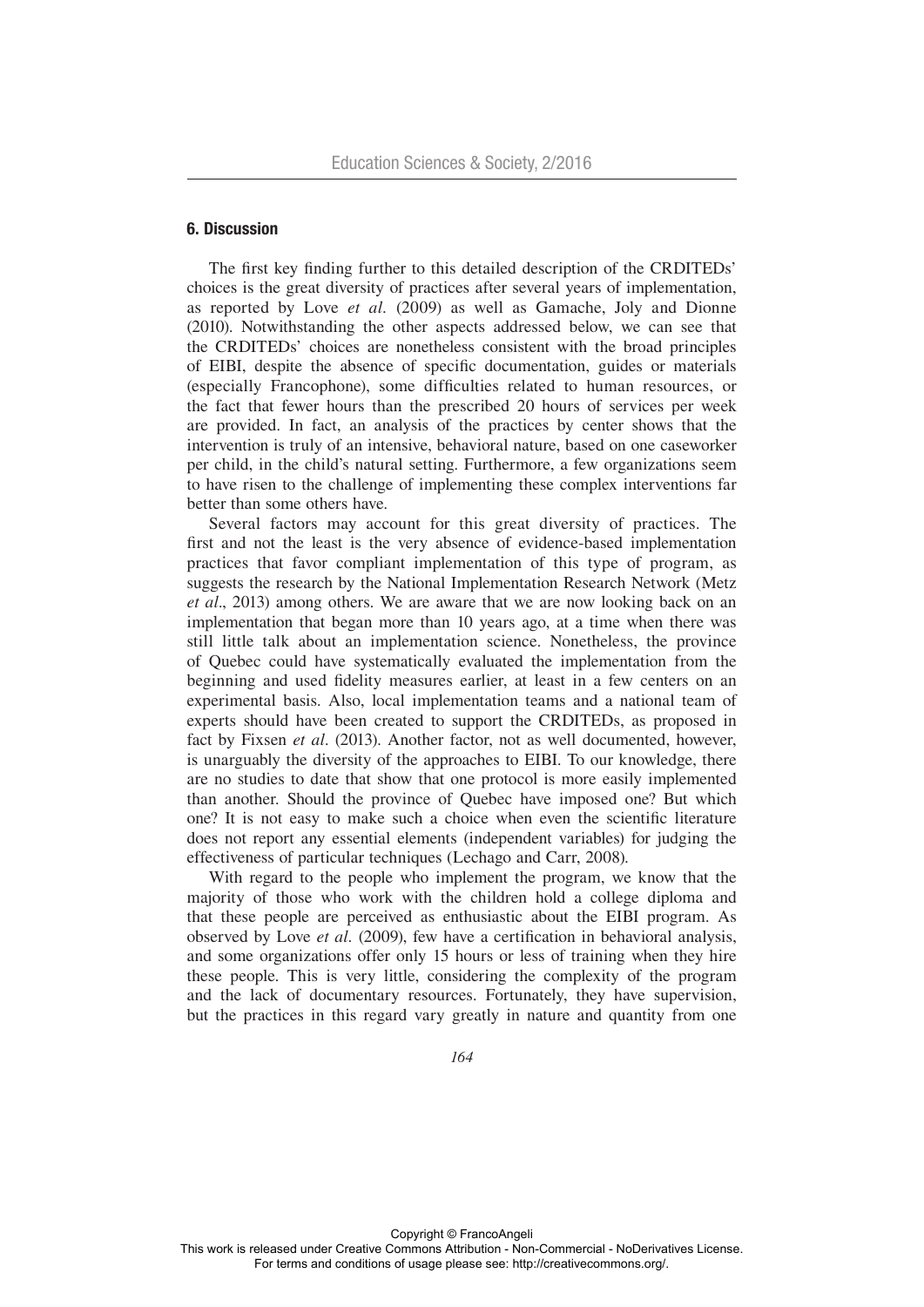center to another. Yet, practices related to supervision, particularly its intensity, are linked to significant outcomes for the children (Eikeseth *et al*., 2009). All the people, without exception, must have sufficient training to apply the program faithfully. The ability to implement the program faithfully should be the criterion for judging each caseworker's training and supervision needs. But this becomes a major challenge, especially with staff turnover. Several organizations identified this last phenomenon as a major barrier to a compliant implementation of the program.

Researchers have paid little or no attention to the organizations' partners. In this study, we were able to identify them and to conclude that they vary, with daycare centers, social services centers, school communities and hospitals at the top of the list. This is desirable in a context of large-scale dissemination. It is, in fact, mentioned that one of the features of valid programs is the intervention in the child's natural environment (Hayward, Gale and Eikeseth, 2009). Meanwhile, parents participate in the EIBI program in varying degrees according to the CRDITEDs. Nonetheless, the collaboration mechanisms are not well known, and the part that each person plays in the intervention remains very unclear, even though the effect of parents' involvement is recognized (Hayward *et al*., 2009).

Regarding the intervention protocol, almost all the CRDITEDs offer from 11 to 20 hours of intervention per week. This is at the lower limit of what is prescribed for this type of program. These results are also in line with those of Love *et al*. (2009) and of Mudford *et al*. (2001), who had already found that the duration of interventions was below the standard, but in a program applied by parents. The issue of intensity is worrisome, in that its link to the effectiveness of EIBI has been demonstrated (Granpeesheh *et al*., 2009; Makrygianni and Reed, 2010; Viruès-Ortega, Rodriguez and Yu, 2013). Besides the intensity, the curricula used vary greatly, as do the assessment tools. As before, Love *et al*. (2009) had also noted such a situation. The project also revealed the emergence of a type of intervention combining behavioral and developmental approaches. Identification of this type of program, in addition to the one based solely on a behavioral approach, may lead caseworkers to reflect on the theoretical and conceptual foundations of their EIBI programs. Furthermore, the use of several curriculums and intervention strategies has advantages but also some consolidation challenges. In this regard, the lack of documentation reflecting this integration is mentioned and deplored by the respondents. Similarly, highlighting the variety of assessment tools used in EIBI programs could cause caseworkers and professionals to question the goals targeted during the evaluation process (e.g. selecting intervention objectives, assessing the effectiveness of the intervention) in order to choose these instruments according to their intended use. These choices are important because they guide the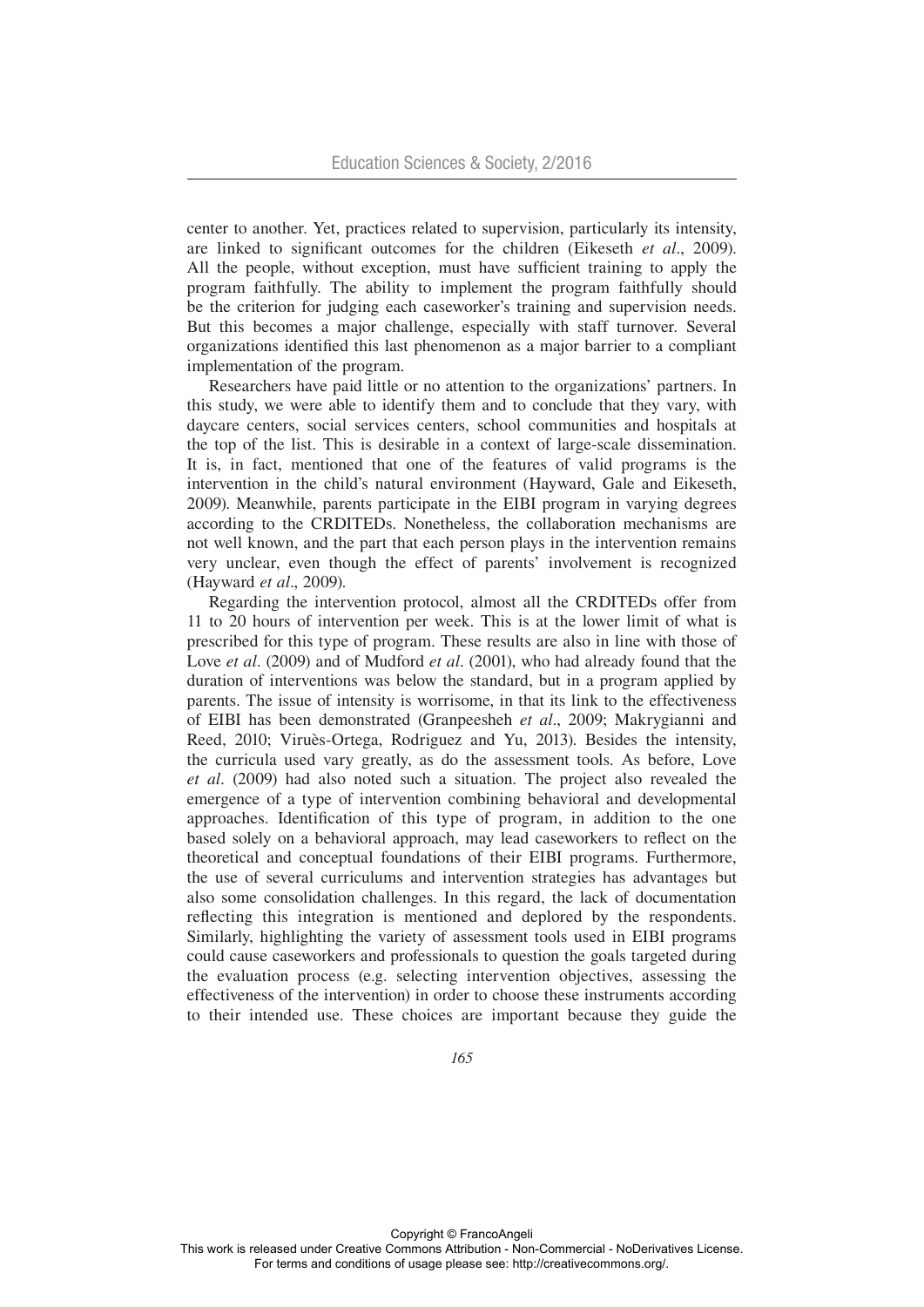selection of intervention targets for the child's intervention plan. In fact, the centers told us that documentation is one of the most problematic aspects for quality implementation. The production and promotion of common tools designed for a compliant application of the program should therefore be one of the priorities for administrators.

Finally, with regard to the target population, the main problem is assuredly the presence of waiting lists in several centers. Reported waiting times vary from 4 to 24 months according to the CRDITEDs. This can have major consequences by lessening the effectiveness of early intervention. Indeed, several studies have shown that one of the variables associated with the effectiveness of EIBI is the child's age at the start of the intervention (Flanagan, Perry and Freeman, 2012). Access to specialized services should thus be increased through various means, notably by reducing the number of children waiting for services and through earlier screening of children.

## 7. Conclusion

Considerable sums (approximately \$25 million annually) are invested in Quebec in the implementation of the EIBI program for children with ASD. This program has spread quickly throughout the province. Difficulties were encountered and some persist, but there were also innovations. After more than a decade of experience in implementing the program, some work defining the program is required. Implementing the provision of EIBI services, outside specialized research centers, on a large scale and in everyday intervention conditions, is the trademark of the Quebec model. However, there is little written documentation on the use of intervention strategies differentiated according to the children's characteristics and the intervention targets. The use of several curricula and intervention strategies has advantages but also some consolidation challenges. In this regard, the lack of documentation reflecting this integration is deplored. This situation presents multiple drawbacks. The absence of clearly defined programs affects program quality and implementation fidelity. Additionally, the transfer of expertise to new caseworkers is greatly complexified. In terms of evaluating the effects of EIBI, a description of the intervention program remains essential information. There is a near-consensus to the effect of developing a true implementation science to bridge what is commonly known as the research-practice gap, even in the field of autism (Fixsen *et al*., 2013; Odom, Cox and Brock, 2013). This is not foreign to the fact that the evidence-based practices were developed from a topdown perspective where the focus was on effectiveness demonstrated in ideal experimental conditions (to maximize the internal validity of the studies), but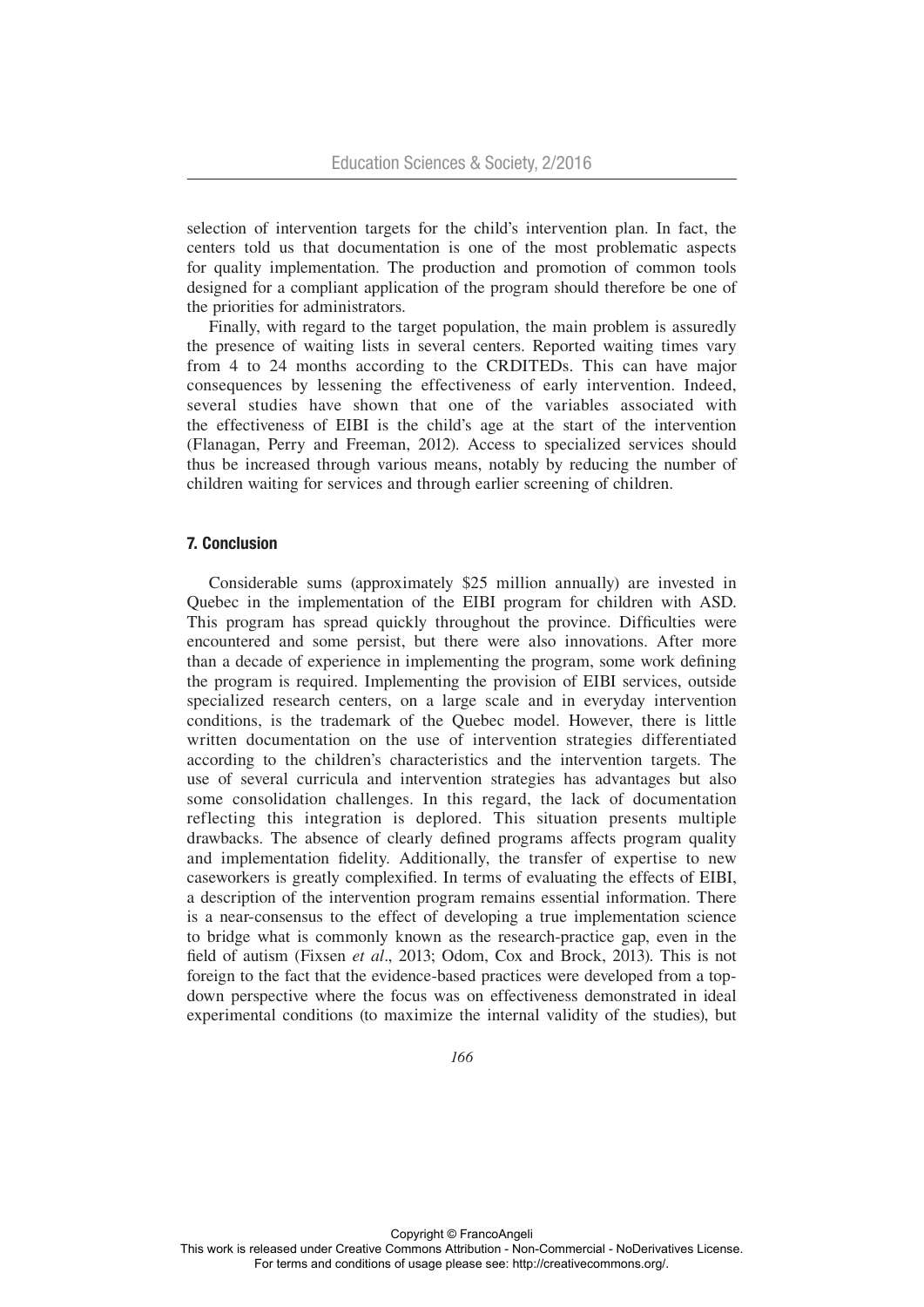often to the detriment of viable validity, which refers rather to the capacity to implement these programs in the real world (Chen, 2015). It is important to contribute to the development of an implementation science relying on viable validity. A reflection is needed on the evidence-based practices, developed in ideal experimental conditions that often have little to do with the reality of the contexts where these interventions are implemented. Therefore, the program theory could be formulated based on: 1) existing studies or theories, 2) the decision makers' explicit or implicit theories, 3) observations of the program in action or exploratory studies, and 4) a combination of the previous items. In sum, it is a matter of supporting the adaptation of the EIBI program for 2- to 5-year-old children with ASD by clarifying the program theory for a shared, reliable dissemination of the principles of EIBI. This does not mean reinventing EIBI, but rather reconciling best practices and viability in practice environments. Concerning the research community's formalization of an innovation observed in the field with a view to a transfer to other interested environments, two characteristics are required to qualify the practice of the EIBI program as innovative (see Figure 1). The first is the adoption of a combined developmental and behavioral approach in some CRDITEDs. More specifically, the evaluation approach for this project is the integrative validity model (Chen, 2015). This evaluation approach focuses on: 1) the way the intervention is implemented, 2) the way to improve the intervention based on the implementation experience, and 3) the way to "formalize or standardize" it. This bottom-up approach reflects the stakeholders' perceptions and concerns more adequately and is a more appropriate alternative for evaluating programs in the field of social services, at every step in program design and implementation.

This study has enabled us to describe the choices made by the large majority of the centers mandated by the province of Quebec to offer a free, universal EIBI program to children under 6 years of age with ASD. It confirms the diversity of choices; however, despite this diversity and major implementation challenges, we can see that great efforts have been made to adhere to the principles of EIBI. This study thus contributes, albeit modestly, to the advancement of the emerging Implementation Science by describing the organizations' choices, a major, yet barely studied, link in the implementation of such complex programs. Like the one by Love *et al*. (2009), this study confirms the diversity of the practices. Next, we must try to understand.

To do so, we need a more detailed portrait of the clinical process as currently applied in the centers by caseworkers. It is also relevant to document the various models of supervision proposed by the centers, while putting into perspective their respective advantages and limitations. Also, parental participation and involvement in EIBI programs are a research theme worth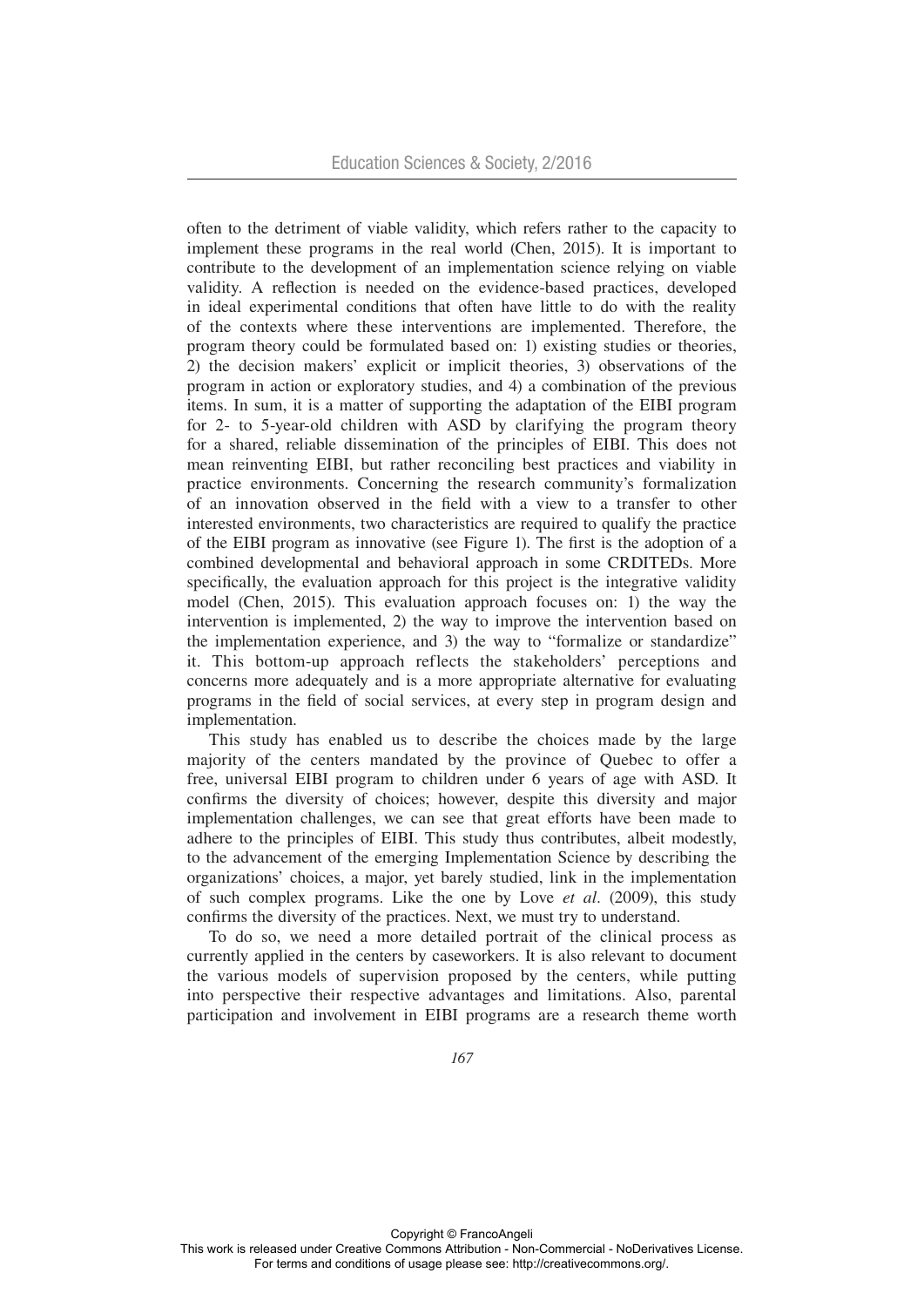pursuing. In fact, a better understanding of parents' expectations regarding the program and their participation, but also of the advantages that they derive from it or the associated challenges, could provide a glimpse into the various possibilities in terms of which services to offer. It would also be relevant to better document the partnership and link between the specialized institutions offering EIBI programs and the daycare centers, schools or CSSS.

Finally, this study presents major limitations. The first is unarguably the fact that all the data are self-reported, including the data on implementation quality and fidelity. Observation data and validated tools are necessary. The size of the sample appears small, but the study still covers more than two thirds of the centers that offer services in Quebec. Finally, the data presented here were obtained from supervisors or department heads; it is possible that the actual practices used with the children also differ from the ones reported by the center.

#### **References**

- Boettcher Minjarez M., Williams S.E., Mercier E.M. and Hardan A.Y. (2011). Pivotal response group treatment program for parents of children with autism. *Journal of Autism and Developmental Disorders,* 41: 92-101. DOI: 10.1007/s10803-010-1027-6
- Boyd B.A., Hume K., McBee M.T., Alessandri M., Gutierrez A., Johnson L., Sperry L. and Odom S.L. (2014). Comparative efficacy of LEAP, TEACCH and nonmodel specific special education programs for preschoolers with autism spectrum disorders. *Journal of Autism and Developmental Disorders,* 44: 366-380. DOI: 10.1007/s10803-013-1877-9.
- Chen H.T. (2015). *Practical program evaluation* (2nd ed.). Thousand Oaks, CA: Sage.
- Cohen H., Amerine-Dickens M. and Smith T. (2006). Early intensive behavioral treatment: Replication of the UCLA model in a community setting. *Developmental and Behavioral Pediatrics,* 27(2): 145-155. DOI: 10.1097/00004703-200604002- 00013.
- Detrich R. (1999). Increasing treatment fidelity by matching interventions to contextual variables within the educational setting*. School Psychology Review,* 28(4): 608-620.
- Eikeseth S. (2009). Outcome of comprehensive psycho-educational interventions for young children with autism. *Research in Developmental Disabilities,* 3: 158-178. DOI: 10.1016/j.ridd.2008.02.003.
- Eikeseth S., Hayward D., Gale C., Gitlesen J.-P. and Eldevik S. (2009). Intensity of supervision and outcome for preschool aged children receiving early and intensive behavioral interventions: A preliminary study. *Research in Autism Spectrum Disorders,* 3: 67-73. DOI: 10.1016/j.rasd.2008.04.003.
- Fava L., Strauss K. (2011). Cross-setting complementary staff and parent-mediated early intensive behavioral intervention for young children with autism: A researchbased comprehensive approach. *Research in Autism Spectrum Disorders,* 5: 512- 522. DOI: 10.1016/j.rasd.2010.06.017.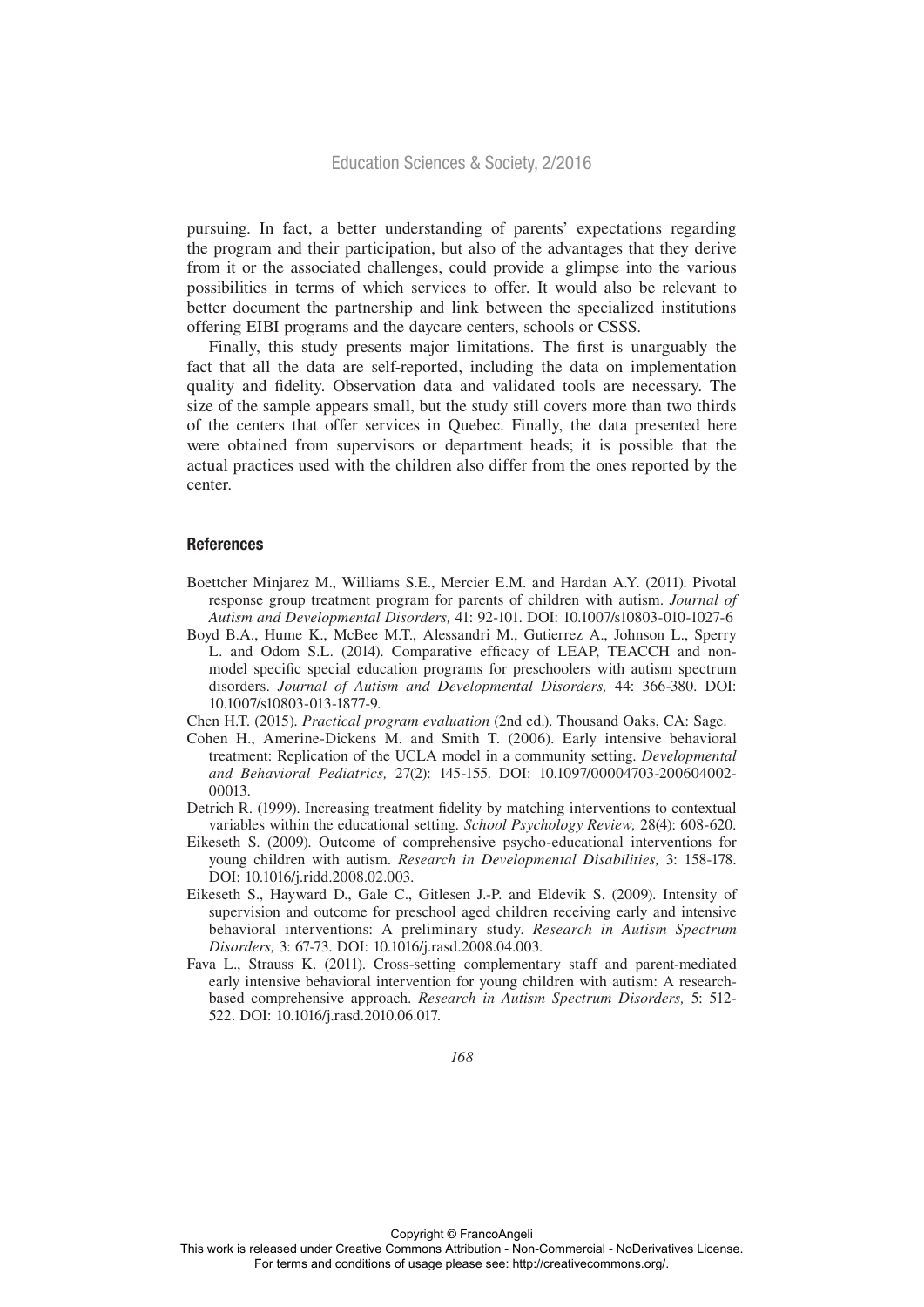- Fixsen D., Blase K., Metz A. and Van Dyke M. (2013). Statewide implementation of evidence-based programs. *Exceptional Children,* 79(2): 213-230. DOI: 10.1177/00144029130790020.
- Flanagan H.E., Perry A. and Freeman N.L. (2012). Effectiveness of large-scale community-based intensive behavioral intervention: A waitlist comparison study exploring outcomes and predictors. *Research in Autism Spectrum Disorders,* 6: 673-682. DOI: 10.1016/j.rasd.2011.09.011.
- Gamache V., Joly J. and Dionne C. (2010). La fidélité et qualité d'implantation du programme québécois d'intervention comportementale intensive destiné aux enfants ayant un trouble envahissant du développement en CRDITED. *Revue de psychoéducation,* 40(1): 1-23.
- Gould E., Dixon D.R., Najdowski A.C., Smith M.N. and Tarbox, J. (2011). A review of assessments for determining the content of early intensive behavioral intervention programs for autism spectrum disorders. *Research in Autism Spectrum Disorders,*  5: 990-1002. DOI: 10.1016/j.rasd.2011.01.012.
- Gouvernement du Québec (2003). *Un geste porteur d'avenir: des services aux personnes présentant un trouble envahissant du développement, à leurs familles et à leurs proches.* Québec: Ministère de la santé et des services sociaux.
- Gouvernement du Québec (2009). *Les services aux personnes présentant un trouble envahissant du développement, à leurs familles et à leurs proches. Bilan de la mise en œuvre 2005-2007 du plan d'action Un geste porteur d'avenir.* Québec: Ministère de la santé et des services sociaux.
- Gouvernement du Québec (2012). *Bilan 2008-2011 et perspectives: Un geste porteur d'avenir. Des services aux personnes présentant un trouble envahissant du développement, à leurs familles et à leurs proches.* Québec: Ministère de la santé et des services sociaux.
- Hume K., Boyd B., McBee M., Coman D., Gutierrez A., Shaw E., Sperry L., Alessandri M. and Odom S. (2011). Assessing implementation of comprehensive treatment models for young children with ASD: Reliability and validity of two measures. *Research in Autism Spectrum Disorders,* 5: 1430-1440. DOI: 10.1016/j. rasd.2011.02.002.
- Institut de la statistique du Québec (2014). Text available at the website: http://www. stat.gouv.qc.ca/statistiques/quebec\_statistique/accueil.htm consulted 24 July 2014.
- Lechago S.A., Carr J.E. (2008). Recommendations for reporting independent variables in outcome studies of early intensive behavioral intervention for autism. *Behavior Modification,* 32(4): 489-503. DOI: 10.1177/0145445507309034.
- Lovaas O.I. (1987). Behavioral treatment and normal educational and intellectual functioning in young autistic children. *Journal of Consulting and Clinical Psychology,* 55: 3-9. DOI: 10.1037/0022-006X.55.1.3.
- Love J.R., Carr J.E., Almason S.M. and Petursdottir A.I. (2009). Early and intensive behavioral intervention for autism: A survey of clinical practices. *Research in Autism Spectrum Disorders,* 3: 421-428. DOI: 10.1016/j.rasd.2008.08.008.
- Matson J.L. (2007). Determining treatment outcome in early intervention programs for autism spectrum disorders: A critical analysis of measurement issues in learning based interventions. *Research in Developmental Disabilities,* 28: 207-218. DOI: 10.1016/j.ridd.2005.07.006.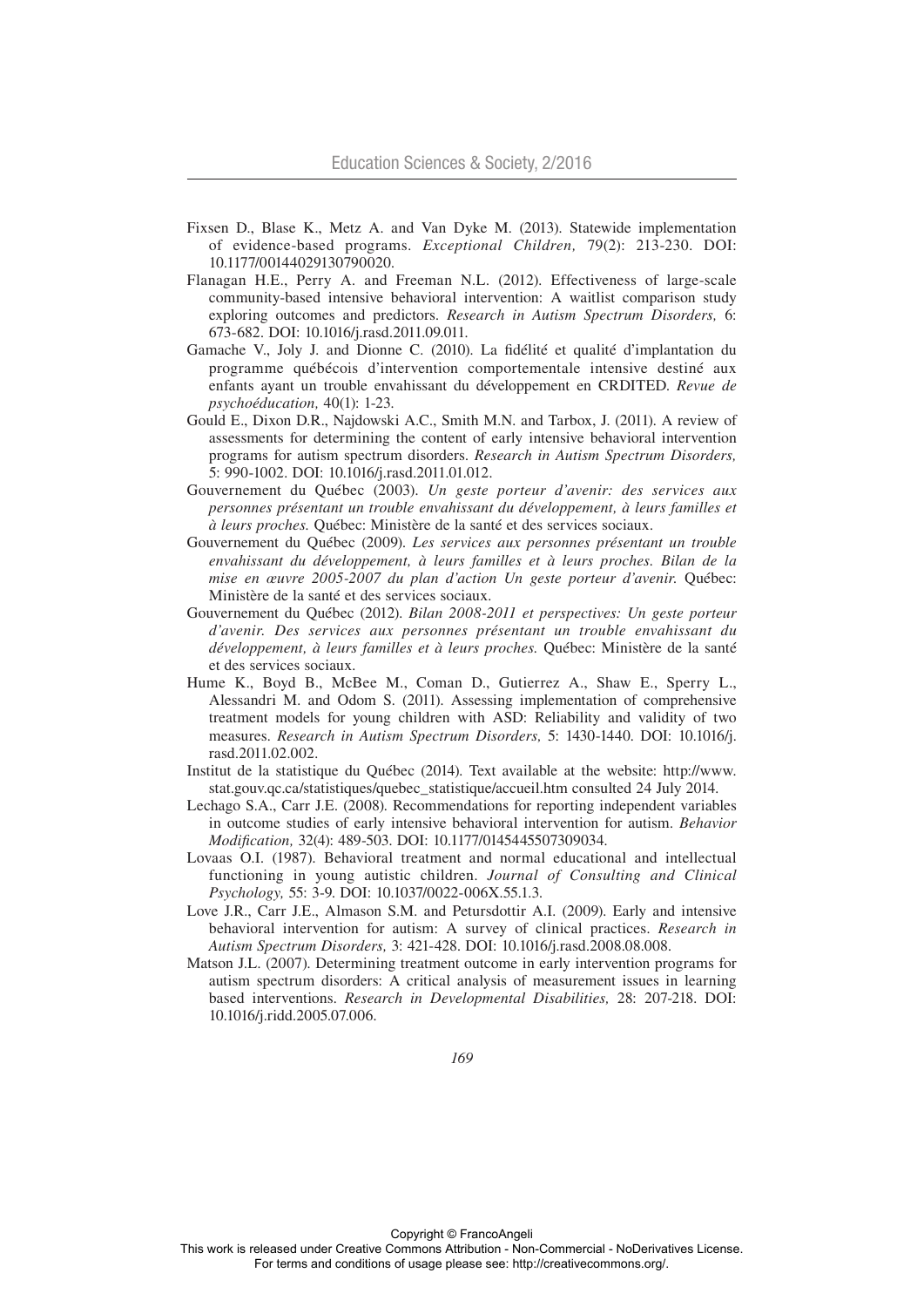- Matson J.L., Jang J. (2013). Autism spectrum disorders: Methodological considerations for early intensive behavioral interventions. *Research in Autism Spectrum Disorders,* 7: 809-814. DOI: 10.1016/j.rasd.2013.01.006.
- Matson J.L., Konst M.J. (2013). What is evidence for long term effects of early autism interventions? *Research in Autism Spectrum Disorders,* 7: 475-479. DOI: 10.1016/j. rasd.2012.11.005.
- Maurice C., Green G. and Luce S. (1996). *Behavioral intervention for young children with autism: A manual for parents and professionals*. Austin, TX: Pro-Ed.
- Metz A., Halle T., Bartley L. and Blasberg A. (2013). The key components of successful implementation. In: Halle T., Metz A., Martinez-Beck I. (eds.), *Applying implementation science in early childhood programs and systems*. Baltimore, MD: Brookes.
- Mudford O.C., Martin N.T., Eikeseth S. and Bibby P. (2001). Parent-managed behavioral treatment for preschool children with autism: Some characteristics of UK programs. *Research in Developmental Disabilities,* 22: 173-182. DOI: 10.1016/ S0891-4222(01)00066-X.
- National Autism Center (2009). *National standards report. The national standards project addressing the need for evidence-based practice guidelines for autism spectrum disorders*. Randolph, MA: National Autism Center.
- Odom S.L., Cox A.W., Brock M.E. and NPDC (2013). Implementation science, professional development, and autism spectrum disorders. *Exceptional Children,*  79(2): 233-251. DOI: 10.1177/001440291307900207.
- Odom S.L., Fleming K., Diamond K., Lieber J., Hanson M., Butera G., Horn E., Palmer S. and Marquis J. (2010). Examining different forms of implementation and in early childhood curriculum research. *Early Childhood Research Quaterly,* 25: 314-328. DOI: 10.1016/j.ecresq.2010.03.001.
- Prizant B.M., Wetherby A.M., Rubin E., Laurent A.C. and Rydell P.J. (2006). *The SCERTS Model: Volume I Assessment; Volume II Program Planning and Intervention*. Baltimore, MD: Brookes Publishing.
- Salomon E., Beranová S., Bonnet-Brilhault F., Briciet Lauritsen M., Budisteanu M., Buitelaar J., Canal-Bedia R., Felhosi G., Fletcher-Watson S., Freitag C., Fuentes J., Gallagher L., García Primo P., Gliga F., Gomot M., Green J., Heimann M., Jónsdóttir S.L., Kaale A., Kawa R., Kylliainen A., Lemcke S., Markovska-Simoska S., Marschik P.B., McConachie H., Moilanen I., Muratori F., Narzisi A., Noterdaeme M., Oliveira G., Oosterling I., Pijl M., Pop-Jordanova N., Poustka L., Roeyers H., Rogé B., Sinzig J., Vicente A., Warreyn P. and Charman T. (2015). Use of early intervention for young children with autism spectrum disorder across Europe. *Autism*: 1-17. DOI: 10.1177/1362361315577218.
- Smith T., Klorman R. and Mruzek D.W. (2015). Predicting outcomes of communitybased early intervention for children with autism. *Journal of Abnormal Child Psychology,* 43: 1271-1282. DOI: 10.1007/s10802-015-0002-2.
- Sundberg M.L., Partington J.W. (1998). *Teaching language to children with autism or other developmental disabilities.* Danville, CA: Behavior Analysts, Inc.
- Symes M.D., Remington B., Brown T. and Hastings R.P. (2006). Early intensive behavioral intervention for children with autism: Therapists' perspectives on achieving procedural fidelity. *Research in Developmental Disabilities,* 27*:* 30-42. DOI: 10.1016/j.ridd.2004.07.007.